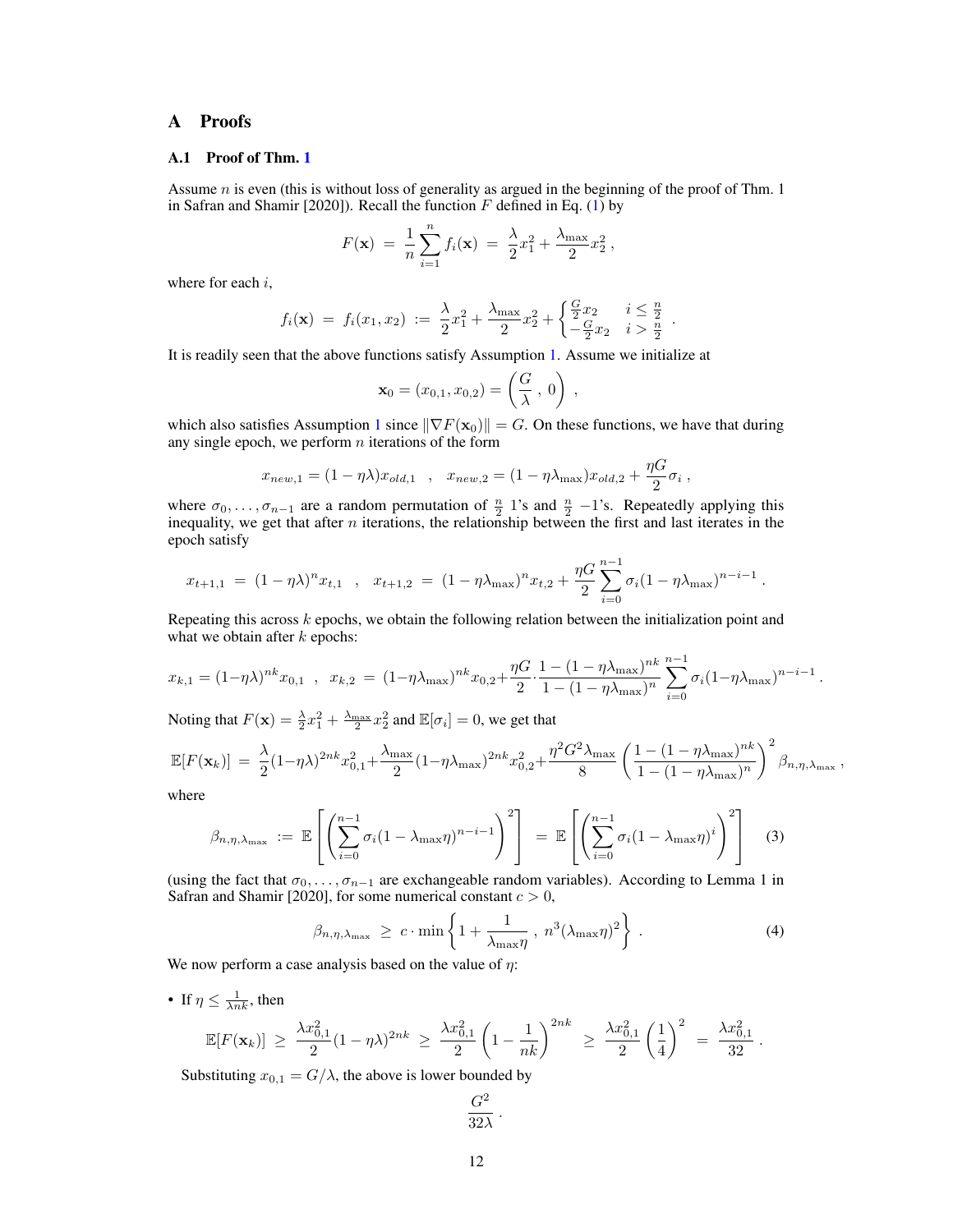• If  $\eta > \frac{1}{\lambda nk}$  as well as  $\eta < \frac{1}{\lambda max}$  (assuming this range exists, namely when  $k > \lambda max/\lambda$ ), then by Bernoulli's inequality we have  $(1 - \eta \lambda_{\max})^n \ge 1 - n\eta \lambda_{\max} > 0$ , as well as  $(1 - \eta \lambda_{\max})^{nk} \le$  $(1 - \eta \lambda)^{nk} \le (1 - 1/nk)^{nk} \le \exp(-1)$ , implying that

$$
\mathbb{E}[F(\mathbf{x}_k)] \geq \frac{\eta^2 G^2 \lambda_{\max}}{8} \left( \frac{1 - \exp(-1)}{1 - (1 - n\eta\lambda_{\max})} \right)^2 \beta_{n,\eta,\lambda_{\max}} = \frac{\eta^2 G^2 \lambda_{\max} (1 - \exp(-1))^2}{8(n\eta\lambda_{\max})^2} \cdot \beta_{n,\eta,\lambda_{\max}}.
$$

Plugging in Eq. (4), and noting that  $\eta < \frac{1}{\lambda_{\max}}$ , it is easily verified that  $\beta_{n,\eta,\lambda_{\max}} \ge c \cdot \min\{1+\eta_{\max}\}$  $1/\eta\lambda_{\max}, n^3(\eta\lambda_{\max})^2$  =  $cn^3\eta^2\lambda_{\max}^2$ . This implies that the displayed equation above is at least

$$
c' \frac{\eta^2 G^2 \lambda_{\text{max}}}{(n\eta \lambda_{\text{max}})^2} \cdot n^3 \eta^2 \lambda_{\text{max}}^2 = c' \eta^2 n G^2 \lambda_{\text{max}} ,
$$

for some constant c'. Since  $\eta > \frac{1}{\lambda nk}$ , this is at least

$$
c'\frac{nG^2\lambda_{\max}}{\lambda^2n^2k^2}=c'\frac{G^2\lambda_{\max}}{\lambda^2nk^2}
$$

.

• If  $\eta$  >  $\frac{1}{\lambda nk}$  as well as  $\eta$   $\geq \frac{1}{\lambda_{\max}n}$ , then noting that  $\left(\frac{1-(1-\eta\lambda_{\max})^{nk}}{1-(1-\eta\lambda_{\max})^n}\right)$  $\frac{1-(1-\eta\lambda_{\max})^{nk}}{1-(1-\eta\lambda_{\max})^n}\bigg)^2 =$  $\left(\sum_{i=0}^{k-1} ((1 - \eta \lambda_{\max})^n)^i\right)^2 \ge ((1 - \eta \lambda_{\max})^0)^2 = 1$  (recall that n is even), we have  $\mathbb{E}[F(\mathbf{x}_k)] \geq \frac{\eta^2 G^2 \lambda_{\max}}{8}$  $\frac{\beta_{\text{max}}}{8}$   $\beta_{n,\eta,\lambda_{\text{max}}}$ .

By the assumption that  $\eta \ge \frac{1}{\lambda_{\max}n}$ , we have that  $n^3(\eta\lambda_{\max})^2 \ge 1/\eta\lambda_{\max}$  as well as  $n^3(\eta\lambda_{\max})^2 \ge$ 1. Using this and Eq. (4), the above is at least

$$
\frac{c\eta^2 G^2 \lambda_{\max}}{8} \min\left\{1 + \frac{1}{\eta \lambda_{\max}} \, , \, n^3 (\eta \lambda_{\max})^2\right\} \; \geq \; \frac{c\eta^2 G^2 \lambda_{\max}}{16} \cdot \left(1 + \frac{1}{\eta \lambda_{\max}}\right) \; = \; \frac{c\eta G^2}{16} \left(\eta \lambda_{\max} + 1\right).
$$

Since  $\eta \ge \frac{1}{\lambda nk}$ , this is at least  $\frac{cG^2}{16\lambda nk}(\frac{\lambda_{\text{max}}}{\lambda nk}+1)$ . Since we assume  $\frac{\log(nk)L}{\lambda nk} \le 1$  which entails  $nk \geq \frac{\lambda_{\text{max}}}{\lambda}$ , we can further lower bound it (without losing much) by  $\frac{cG^2}{16\lambda nk}$ .

Combining the cases, we get that regardless of how we choose  $\eta$ , for some numerical constant  $c'' > 0$ , it holds that

$$
\mathbb{E}[F(\mathbf{x}_k)] \geq c'' \cdot \min\left\{\frac{G^2}{\lambda nk}, \frac{G^2 \lambda_{\max}}{\lambda^2 nk^2}\right\} = c'' \cdot \frac{G^2}{\lambda nk} \cdot \min\left\{1, \frac{\lambda_{\max}/\lambda}{k}\right\}.
$$

### A.2 Proof of Thm. 2

As in the proof of Thm. 1, we will assume w.l.o.g. that n is even. Recall the function F defined in Eq.  $(2)$  by

$$
F(\mathbf{x}) = \frac{1}{n} \sum_{i=1}^{n} f_i(\mathbf{x}) = \frac{\lambda}{2} x_1^2 + \frac{\lambda_{\max}}{2} x_2^2 + \frac{\lambda_{\max}}{4} x_3^2,
$$

where for each i,

$$
f_i(\mathbf{x}) = f_i(x_1, x_2, x_3) \coloneqq \frac{\lambda}{2} x_1^2 + \frac{\lambda_{\max}}{2} x_2^2 + \begin{cases} \frac{G}{2} x_2 + \frac{\lambda_{\max}}{2} x_3^2 + \frac{G}{2} x_3 & i \leq \frac{n}{2} \\ -\frac{G}{2} x_2 - \frac{G}{2} x_3 & i > \frac{n}{2} \end{cases}.
$$

Consider the initialization point

$$
\mathbf{x}_0 = (x_{0,1}, x_{0,2}, x_{0,3}) = \left(\frac{G}{\lambda}, 0, 0\right).
$$

Note that the above functions satisfy  $\|\nabla f_i(\mathbf{x}^*)\| = G/\sqrt{2} \le G$  for all  $i \in [n]$ , and that  $\|\nabla F(\mathbf{x}_0)\| =$ G, therefore Assumption 1 is satisfied. Our proof will analyze the convergence of random reshuffling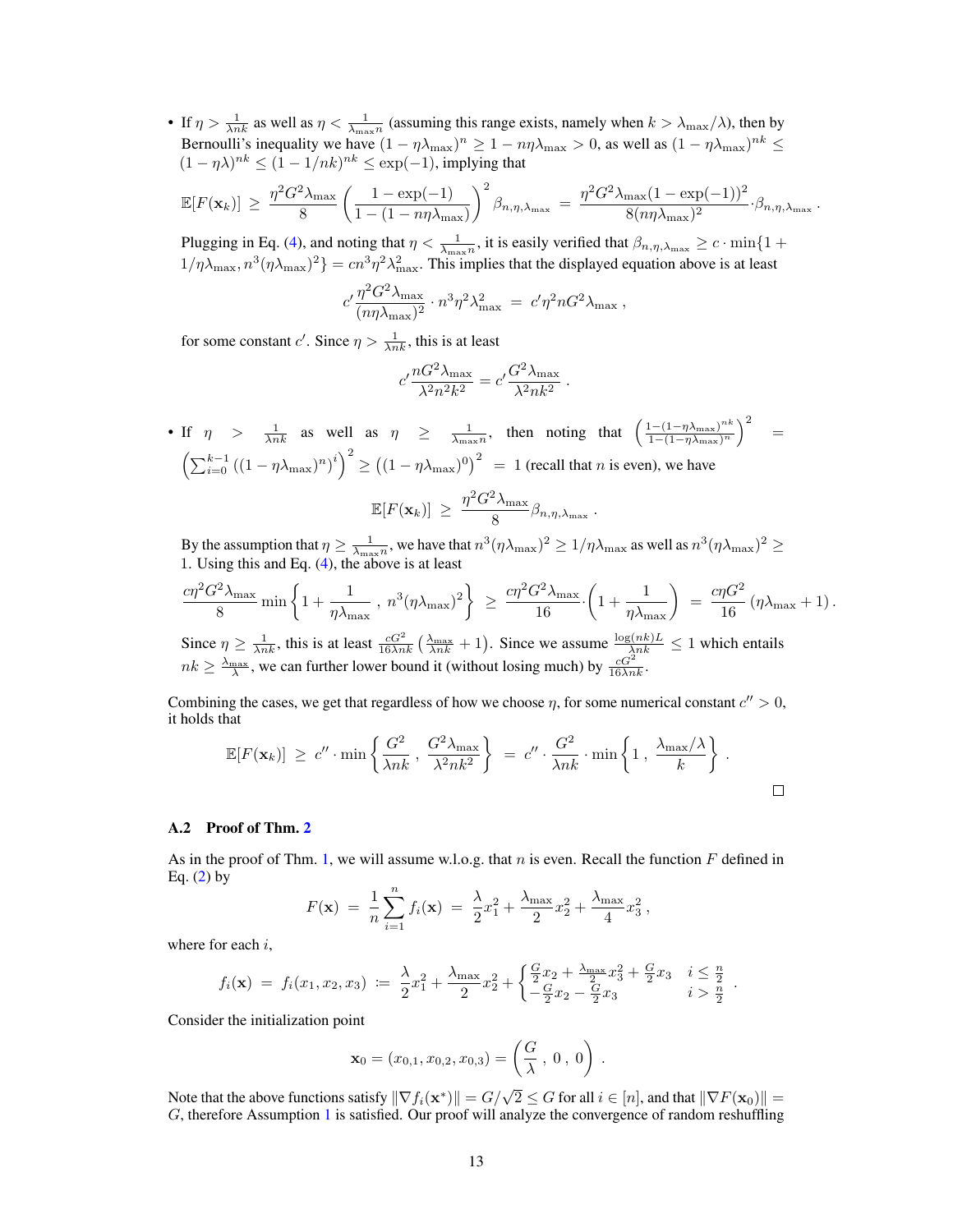SGD under the assumption that  $\eta$  belongs to some interval in a partition of the positive real line. For each such interval in the partition, we will take the worst lower bound (i.e. the largest lower bound) along each dimension, where our final lower bound will be the minimum among the bounds derived on each interval.

We begin with deriving an expression for  $x_k$ , the iterate after performing k epochs. In a single epoch, after  $n$  iterations, the relationship between the first and last iterates in the epoch satisfy

$$
x_{t+1,1} = (1 - \eta \lambda)^n \cdot x_{t,1},
$$
  
\n
$$
x_{t+1,2} = (1 - \eta \lambda_{\max})^n \cdot x_{t,2} + \frac{\eta G}{2} \sum_{i=0}^{n-1} (1 - 2\sigma_i)(1 - \eta \lambda_{\max})^{n-i-1},
$$
  
\n
$$
x_{t+1,3} = \prod_{i=0}^{n-1} (1 - \eta \lambda_{\max} \sigma_i) \cdot x_{t,3} + \frac{\eta G}{2} \sum_{i=0}^{n-1} (1 - 2\sigma_i) \prod_{j=i+1}^{n-1} (1 - \eta \lambda_{\max} \sigma_j),
$$
 (5)

where  $\sigma_0, \ldots, \sigma_{n-1}$  are a random permutation of  $\frac{n}{2}$  1's and  $\frac{n}{2}$  0's. Squaring and taking expectation on both sides, using the fact that  $\mathbb{E}[1 - 2\sigma_i] = 0$  and that  $\mathbf{x}_t$  is independent of the permutation sampled at epoch  $t + 1$ , we have

$$
\mathbb{E}\left[x_{t+1,1}^{2}\right] = (1 - \eta\lambda)^{2n} x_{t,1}^{2},
$$
\n
$$
\mathbb{E}\left[x_{t+1,2}^{2}\right] = (1 - \eta\lambda_{\max})^{2n} x_{t,2}^{2} + \frac{\eta^{2} G^{2}}{4} \beta_{n,\eta,\lambda_{\max}},
$$
\n
$$
\mathbb{E}\left[x_{t+1,3}^{2}\right] \geq \mathbb{E}\left[\prod_{i=0}^{n-1} (1 - \eta\lambda_{\max}\sigma_{i})^{2}\right] \mathbb{E}\left[x_{t,3}^{2}\right] + \eta G \mathbb{E}\left[\sum_{i=0}^{n-1} (1 - 2\sigma_{i}) \prod_{j=i+1}^{n-1} (1 - \eta\lambda_{\max}\sigma_{j})\right] \mathbb{E}\left[x_{t,3}\right],
$$
\n(6)

where  $\beta_{n,\eta,\lambda_{\max}}$  is defined in Eq. (3). Unfolding the recursions above for the first two dimensions, we get that after  $k$  epochs

$$
\mathbb{E}\left[x_{k,1}^2\right] = (1 - \eta\lambda)^{2nk} x_{0,1}^2,
$$
\n
$$
\mathbb{E}\left[x_{k,2}^2\right] = (1 - \eta\lambda_{\max})^{2nk} x_{0,2}^2 + \frac{\eta^2 G^2}{4} \cdot \frac{1 - (1 - \eta\lambda_{\max})^{2nk}}{1 - (1 - \eta\lambda_{\max})^{2n}} \beta_{n,\eta,\lambda_{\max}}
$$

Recalling that  $F(\mathbf{x}) = \frac{\lambda}{2}x_1^2 + \frac{\lambda_{\text{max}}}{2}x_2^2 + \frac{\lambda_{\text{max}}}{4}x_3^2 \ge \frac{\lambda}{2}x_1^2 + \frac{\lambda_{\text{max}}}{2}x_2^2$  and combining with the above, we get

$$
\mathbb{E}\left[F(\mathbf{x}_k)\right] \geq \frac{\lambda}{2} (1 - \eta \lambda)^{2nk} x_{0,1}^2 + \frac{\lambda_{\max}}{2} (1 - \eta \lambda_{\max})^{2nk} x_{0,2}^2 + \frac{\lambda_{\max} \eta^2 G^2}{8} \cdot \frac{1 - (1 - \eta \lambda_{\max})^{2nk}}{1 - (1 - \eta \lambda_{\max})^{2n}} \beta_{n,\eta,\lambda_{\max}}.
$$
\n(7)

.

We now move to a case analysis based on the value of  $\eta$ :

• If  $\eta \leq \frac{1}{\lambda nk}$ , we focus on the first dimension. Recall that  $x_{0,1} = \frac{G}{\lambda}$  and compute

$$
\mathbb{E}[F(\mathbf{x}_k)] \ge \frac{\lambda x_{0,1}^2}{2} (1 - \eta \lambda)^{2nk} \ge \frac{\lambda x_{0,1}^2}{2} \left(1 - \frac{1}{nk}\right)^{2nk} \ge \frac{\lambda x_{0,1}^2}{2} \left(\frac{1}{4}\right)^2 = \frac{\lambda x_{0,1}^2}{32} = \frac{G^2}{32\lambda} \ge \frac{G^2}{32\lambda nk}.
$$

• If  $\eta > \frac{1}{\lambda nk}$  as well as  $\eta < \frac{1}{\lambda_{\max}n}$  (assuming this range exists, namely when  $k > \lambda_{\max}/\lambda$ ), we focus on the second and third dimensions, each resulting in a different dependence on  $n, k$ . Starting with the second dimension, we have by Bernoulli's inequality that  $(1 - \eta \lambda_{\max})^{2n} \ge 1 - 2n\eta\lambda_{\max} > 0$ , as well as  $(1 - \eta \lambda_{\max})^{2nk} \le (1 - \eta \lambda)^{2nk} \le (1 - 1/nk)^{2nk} \le \exp(-2)$ , implying that

$$
\mathbb{E}[F(\mathbf{x}_k)] \geq \frac{\eta^2 G^2 \lambda_{\max}}{8} \cdot \frac{1 - \exp(-2)}{1 - (1 - 2n\eta\lambda_{\max})} \beta_{n,\eta,\lambda_{\max}} = \frac{\eta^2 G^2 \lambda_{\max} (1 - \exp(-2))}{16n\eta\lambda_{\max}} \cdot \beta_{n,\eta,\lambda_{\max}}.
$$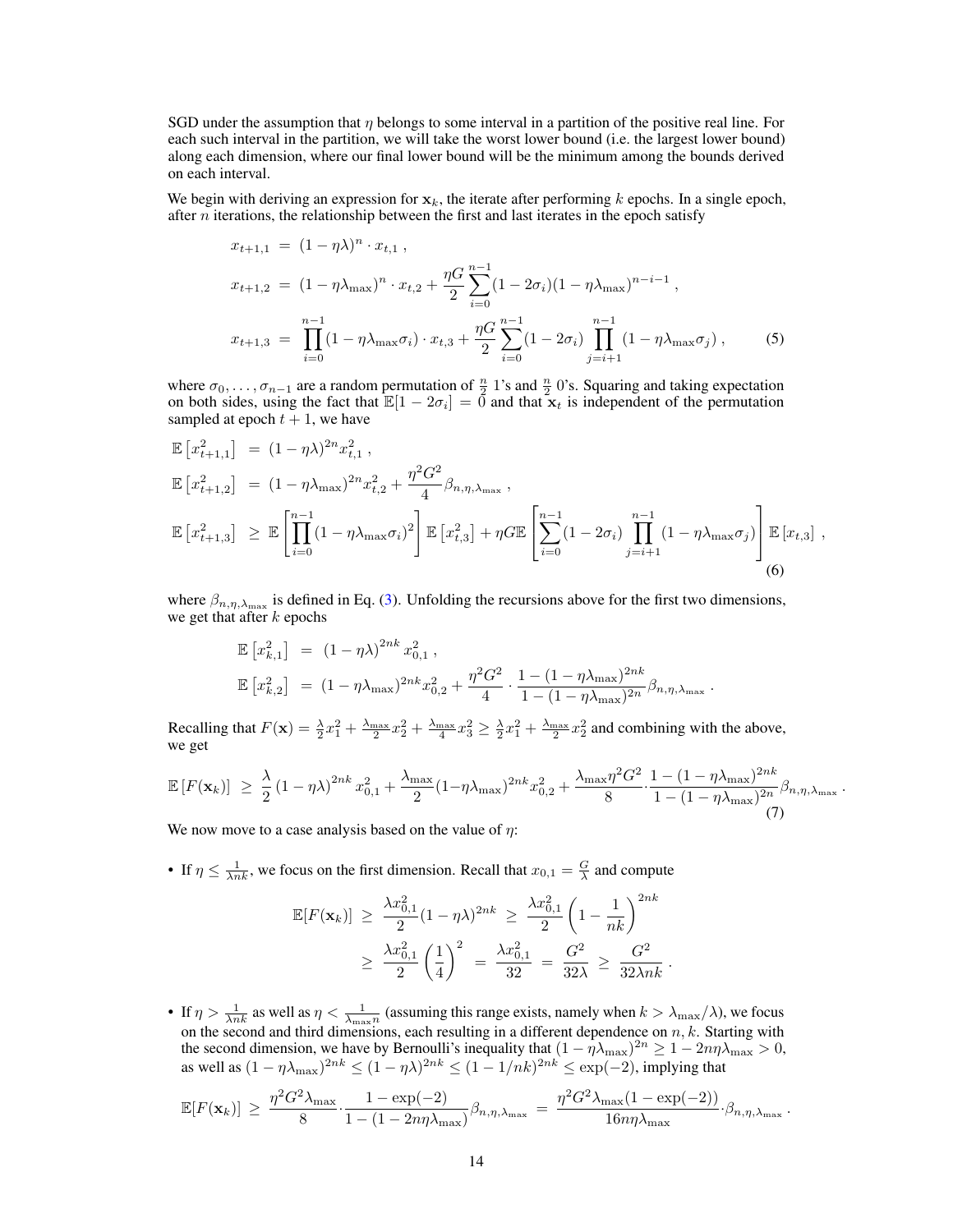Plugging in Eq. (4), and noting that  $\eta < \frac{1}{\lambda_{\max}}$ , it is easily verified that  $\beta_{n,\eta,\lambda_{\max}} \ge c \cdot \min\{1+\eta_{\max}\}$  $1/\eta\lambda_{\max}, n^3(\eta\lambda_{\max})^2$  =  $cn^3\eta^2\lambda_{\max}^2$ . This implies that the displayed equation above is at least

$$
c' \frac{\eta^2 G^2 \lambda_{\text{max}}}{n \eta \lambda_{\text{max}}} \cdot n^3 \eta^2 \lambda_{\text{max}}^2 = c' \eta^3 n^2 G^2 \lambda_{\text{max}}^2 \,,
$$

for some constant c'. Since  $\eta > \frac{1}{\lambda nk}$ , this is at least

$$
c' \frac{n^2 G^2 \lambda_{\text{max}}^2}{\lambda^3 n^3 k^3} = c' \frac{G^2 \lambda_{\text{max}}^2}{\lambda^3 n k^3}
$$

.

Moving to the third dimension, we assume w.l.o.g. that  $k \geq n$  (since otherwise the previous bound will be larger than the one to follow). Using Propositions 1 and 2 and Lemma 2 on Eq. (6) (recall that  $x_{0,3} = 0$  by our assumption), we have

$$
\mathbb{E}\left[x_{t+1,3}^2\right] \geq \left(1 - \frac{\eta\lambda_{\max}n}{2}\right)^2 \mathbb{E}\left[x_{t,3}^2\right] + \frac{\eta^3 G^2 \lambda_{\max}n}{128} \left(1 - \left(1 - \frac{\eta\lambda_{\max}n}{2}\right)^t\right)
$$
  

$$
\geq (1 - \eta\lambda_{\max}n) \mathbb{E}\left[x_{t,3}^2\right] + \frac{\eta^3 G^2 \lambda_{\max}n}{128} \left(1 - \left(1 - \frac{\eta\lambda_{\max}n}{2}\right)^t\right).
$$

Unfolding the recursion above yields

$$
\mathbb{E}\left[x_{k,3}^2\right] \geq (1 - \eta\lambda_{\max}n)^k x_{0,3}^2 + \frac{\eta^3 G^2 \lambda_{\max} n}{128} \sum_{t=0}^{k-1} (1 - \eta\lambda_{\max}n)^{k-t-1} \left(1 - \left(1 - \frac{\eta\lambda_{\max} n}{2}\right)^t\right)
$$
\n
$$
\geq \frac{\eta^3 G^2 \lambda_{\max} n}{128} \sum_{t=\lfloor k/2 \rfloor}^{k-1} (1 - \eta\lambda_{\max}n)^{k-t-1} \left(1 - \left(1 - \frac{\eta\lambda_{\max} n}{2}\right)^t\right)
$$
\n
$$
\geq \frac{\eta^3 G^2 \lambda_{\max} n}{128} \sum_{t=\lfloor k/2 \rfloor}^{k-1} (1 - \eta\lambda_{\max}n)^{k-t-1} \left(1 - \left(1 - \frac{\eta\lambda_{\max} n}{2}\right)^{\lfloor k/2 \rfloor}\right),\tag{8}
$$

where we note that the above sum is not empty since we assume  $k \ge n \ge 2$ . We now have

$$
\left(1 - \frac{\eta \lambda_{\max} n}{2}\right)^{\lfloor k/2 \rfloor} = \left(1 - \frac{\eta \lambda_{\max} n}{2 \cdot \lfloor k/2 \rfloor} \cdot \lfloor k/2 \rfloor\right)^{\lfloor k/2 \rfloor} \le \exp\left(-\frac{\eta \lambda_{\max} n \lfloor k/2 \rfloor}{2}\right)
$$
  

$$
\le \exp\left(-\frac{\lambda_{\max} \lfloor k/2 \rfloor}{2\lambda k}\right) \le \exp\left(-\frac{\lambda_{\max}}{8\lambda}\right) \le \exp\left(-\frac{1}{8}\right) \le 0.9,
$$

where the first inequality is due to  $(1-x/y)^y \leq \exp(-x)$  for all  $x, y > 0$  and the second inequality is by the assumption  $\eta \geq \frac{1}{\lambda nk}$ . The above entails

$$
1 - \left(1 - \frac{\eta \lambda_{\max} n}{2}\right)^{\lfloor k/2 \rfloor} \ge 0.1 , \tag{9}
$$

,

which by plugging into Eq.  $(8)$  yields

$$
\mathbb{E}\left[x_{k,3}^2\right] \geq \frac{\eta^3 G^2 \lambda_{\max} n}{1280} \sum_{t=\lfloor k/2 \rfloor}^{k-1} (1 - \eta \lambda_{\max} n)^{k-t-1}
$$

$$
= \frac{\eta^3 G^2 \lambda_{\max} n}{1280} \cdot \frac{1 - (1 - \eta \lambda_{\max} n)^{k-\lfloor k/2 \rfloor}}{\eta \lambda_{\max} n}
$$

$$
\geq \frac{\eta^2 G^2}{1280} \cdot \left(1 - \left(1 - \frac{\eta \lambda_{\max} n}{2}\right)^{\lfloor k/2 \rfloor}\right) \geq \frac{\eta^2 G^2}{12800}
$$

where the last inequality is a second application of Eq. (9). We now conclude with the assumption  $\eta \geq \frac{1}{\lambda nk}$  to get

$$
\mathbb{E}\left[F(\mathbf{x})\right] \ \geq \ \frac{\lambda_{\max}}{4} \mathbb{E}\left[x_{k,3}^2\right] \ \geq \ c \frac{G^2 \lambda_{\max}}{\lambda^2 n^2 k^2} \ ,
$$

where  $c = \frac{1}{51200}$ .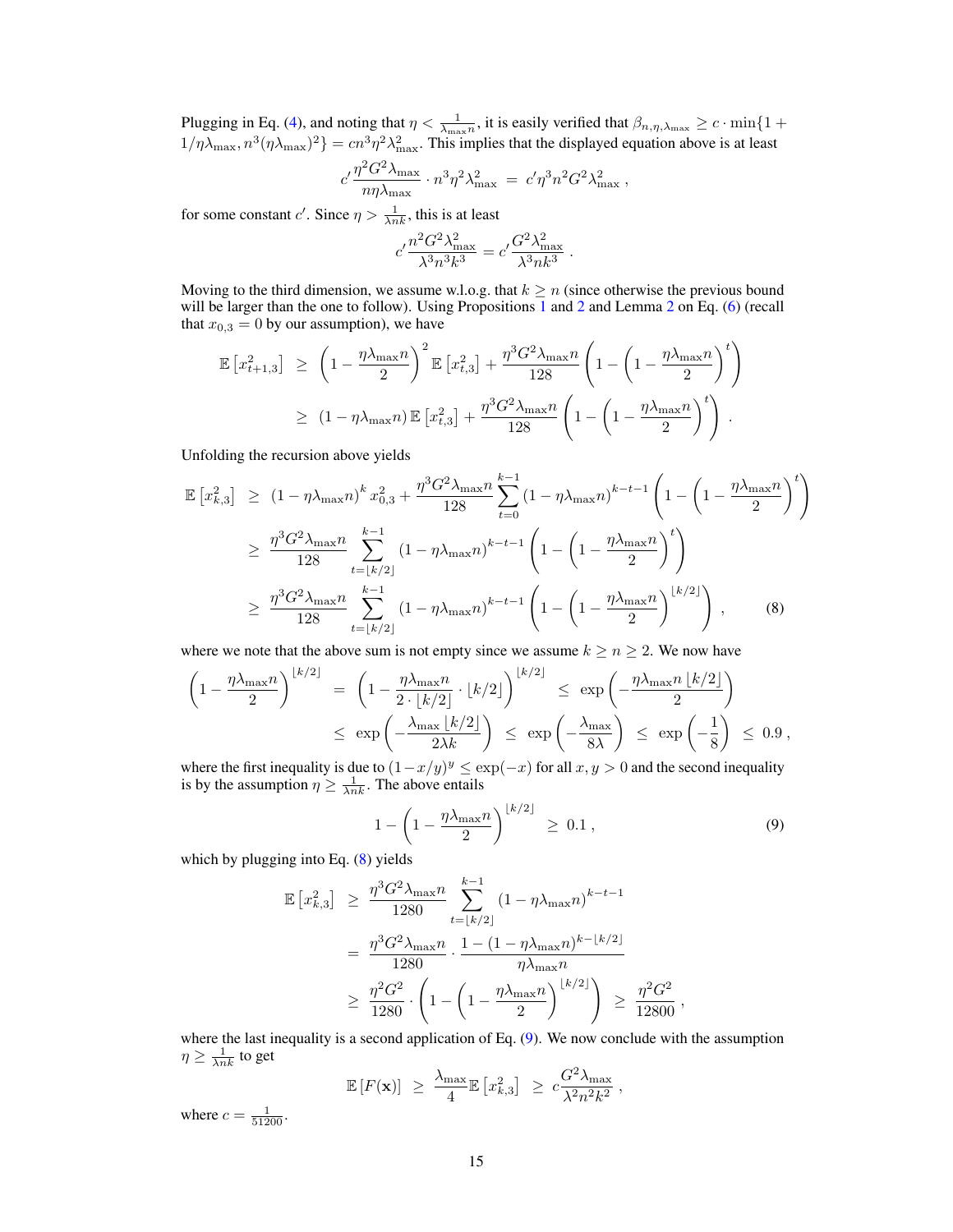• If  $\eta > \frac{1}{\lambda nk}$  as well as  $\eta \ge \frac{1}{\lambda_{\max}n}$ , we focus on the remainder term of the second dimension in Eq. (7). Noting that  $\frac{1-(1-\eta\lambda_{\max})^{2nk}}{1-(1-n\lambda_{\max})^{2n}}$  $\frac{(1-(1-\eta\lambda_{\max})^{2nk}}{1-(1-\eta\lambda_{\max})^{2n}} = \sum_{i=0}^{k-1} ((1-\eta\lambda_{\max})^{2n})^i \ge (1-\eta\lambda_{\max})^0 = 1$ , we have

$$
\mathbb{E}[F(\mathbf{x}_k)] \, \geq \, \frac{\eta^2 G^2 \lambda_{\max}}{8} \beta_{n,\eta,\lambda_{\max}} \, .
$$

By the assumption that  $\eta \ge \frac{1}{\lambda_{\max}n}$ , we have that  $n^3(\eta\lambda_{\max})^2 \ge 1/\eta\lambda_{\max}$  as well as  $n^3(\eta\lambda_{\max})^2 \ge$ 1. Using this and Eq.  $(4)$ , the above is at least

$$
\frac{c\eta^2 G^2 \lambda_{\max}}{8} \min\left\{1 + \frac{1}{\eta \lambda_{\max}} \, , \, n^3 (\eta \lambda_{\max})^2\right\} \; \geq \; \frac{c\eta^2 G^2 \lambda_{\max}}{16} \cdot \left(1 + \frac{1}{\eta \lambda_{\max}}\right) \; = \; \frac{c\eta G^2}{16} \left(\eta \lambda_{\max} + 1\right).
$$

Since  $\eta \ge \frac{1}{\lambda nk}$ , this is at least  $\frac{cG^2}{16\lambda nk}(\frac{\lambda_{\text{max}}}{\lambda nk}+1)$ . Since we assume  $\frac{\log(nk)L}{\lambda nk} \le 1$  which entails  $nk \geq \frac{\lambda_{\text{max}}}{\lambda}$ , we can further lower bound it (without losing much) by  $\frac{cG^2}{16\lambda nk}$ .

 $\Box$ 

#### A.3 Proof of Thm. 3

Before we prove the theorem, we will first state the following result which handles the onedimensional case.

**Theorem 5.** Suppose  $F(x) := \frac{\bar{a}}{2}x^2$  and  $f_i(x) = \frac{a_i}{2}x^2 - b_i x$ , where  $\bar{a} = \frac{1}{n}\sum_{i=1}^n a_i$  satisfy Assumption 2, and fix the step size  $\eta = \frac{\log(nk)}{\lambda nk}$ . Then for any  $\delta \in (0,1)$ , with probability at least 1 − δ *over the choice of the permutation* σ*, single shuffling SGD satisfies*

$$
F(x_k) \ \leq \ c \cdot \log^2\left(\frac{8n}{\delta}\right) \cdot \log^2(nk) \cdot \frac{G^2}{\lambda nk} \cdot \min\left\{1 \, , \, \frac{\bar{a}/\lambda}{k} \right\} \ ,
$$

*where* c > 0 *is a universal constant. Moreover, this also entails*

$$
\mathbb{E}\left[F(x_k)\right] \leq \tilde{\mathcal{O}}\left(\frac{G^2}{\lambda nk} \cdot \min\left\{1, \frac{\bar{a}/\lambda}{k}\right\}\right),\,
$$

*where the*  $\tilde{\mathcal{O}}$  *hides a universal constant and factors logarithmic in*  $n, k, \bar{a}, \lambda$  *and their inverses.* 

Before we prove the above theorem, we shall first explain why it implies Thm. 3. Since the matrices  $A_1, \ldots, A_n$  commute, then they are simultaneously diagonalizable (e.g., Horn and Johnson [2013, Thm. 1.3.21]). Thus, there exists a matrix P such that  $P^{-1}A_iP$  is diagonal for all  $i \in [n]$ . Moreover, since  $A_i$  are all symmetric, we may choose such P which is also orthogonal. By Appendix C, we may transform our problem to another quadratic formulation having the same sub-optimality rate and where Assumption 2 is preserved. Following the above reasoning, we may assume w.l.o.g. that  $A_i$  is diagonal for all  $i \in [n]$ .

For some  $j \in [d]$  and  $t \in [k]$ , let  $a_j$  and  $x_{j,t}$  denote the j-th diagonal value of A and j-th coordinate of  $x_t$  (the iterate after the t-th epoch), respectively. We now explain why we may assume that  $b = 0$ . As assumed in Safran and Shamir [2020], mapping  $f_i(\mathbf{x}) \mapsto \tilde{f}_i(\mathbf{x} - A^{-1}\mathbf{b})$  for all  $i \in [n]$  simply translates our problem so that  $x^* = 0$ . By mapping  $x_0$  accordingly, we have that Assumption 2 is preserved, thus we may assume  $\mathbf{b} = \mathbf{0}$  w.l.o.g. which entails  $||A_i \mathbf{x}^* - \mathbf{b}_i|| = ||\mathbf{b}_i|| \leq G$  for all  $i \in [n]$ .

Since we have now reduced our optimization problem to the form  $\tilde{f}_i(\mathbf{x}) = \frac{1}{2}\mathbf{x}^\top A_i \mathbf{x} - \mathbf{b}_i^\top \mathbf{x}$  for diagonal  $A_i$ , we have that the partial derivatives w.r.t. each coordinate are independent of one another, thus we may apply Thm. 5 to each coordinate separately. Letting  $F_j(x) = \frac{1}{2} a_j x^2$ , we compute

$$
\mathbb{E}\left[F(\mathbf{x}_k)\right] = \mathbb{E}\left[\frac{1}{2}\mathbf{x}_k^\top A\mathbf{x}_k\right] = \sum_{j=1}^d \mathbb{E}\left[F_j(x_{j,k})\right].
$$

Recall that  $\mathbf{x}_0 = (x_{1,0}, \dots, x_{d,0})$ . The condition  $\|\nabla F(\mathbf{x}_0)\| \le G$  implies that  $\sum_{j=1}^d a_j^2 x_{j,0}^2 \le G^2$ , and since  $\lambda \le a_j \le \lambda_{\max}$  for all  $j \in [d]$ , we get  $\|\mathbf{x}_0\| \le \frac{G}{\lambda}$ , which in particular implies  $x_{j,0} \le \frac{G}{\lambda}$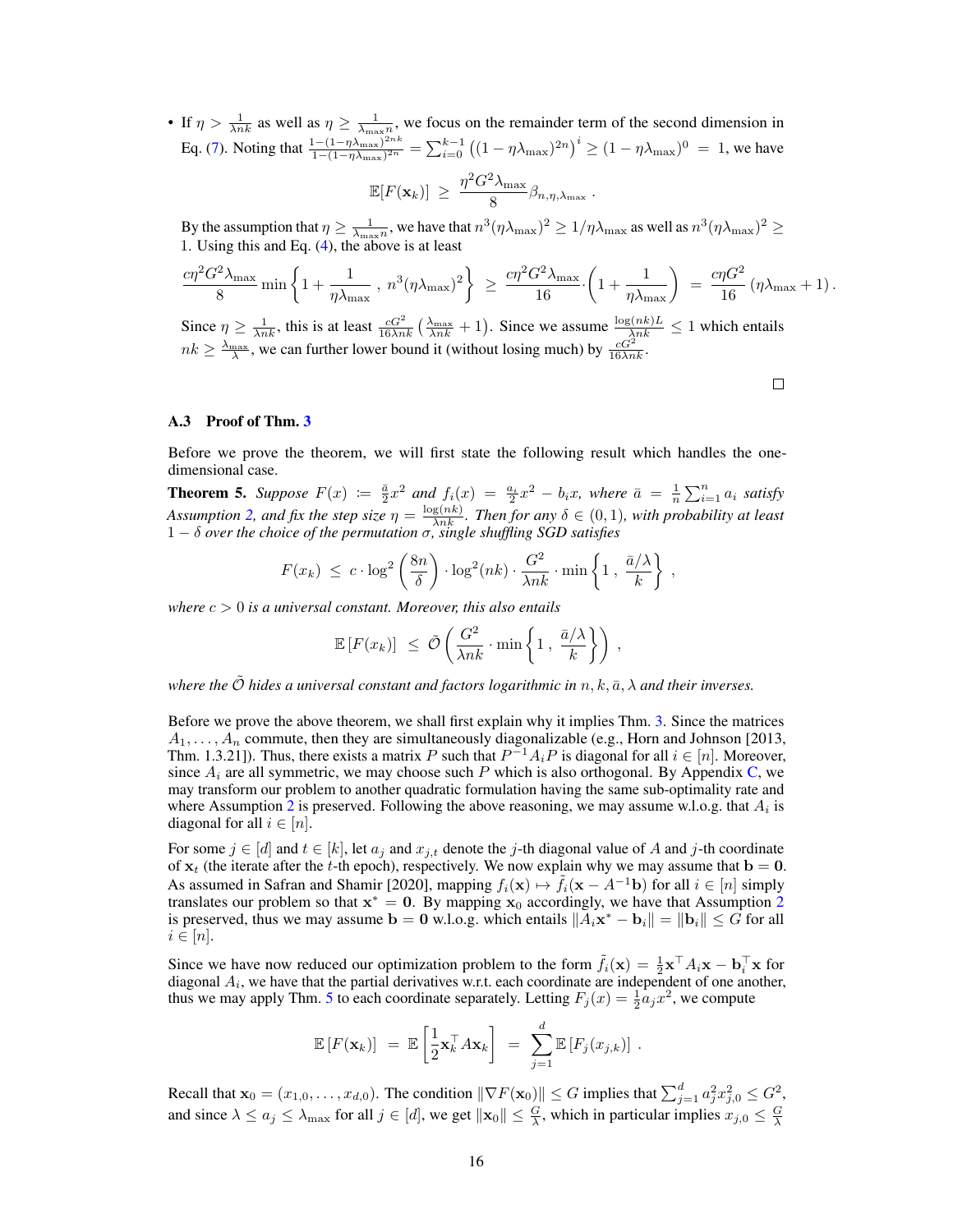for all  $j \in [d]$ . We now use Thm. 5 applied to each dimension separately and conclude that

$$
\mathbb{E}\left[F(\mathbf{x}_k)\right] = \sum_{j=1}^d \tilde{\mathcal{O}}\left(\frac{G^2}{\lambda nk} \cdot \min\left\{1, \frac{a_j/\lambda}{k}\right\}\right) \leq \tilde{\mathcal{O}}\left(\frac{G^2}{\lambda nk} \cdot \min\left\{1, \frac{\lambda_{\max}/\lambda}{k}\right\}\right),
$$

whereby the  $\tilde{\mathcal{O}}$  notation hides a linear term in d which absorbs the sum over the coordinates.

*Proof of Thm. 5.* The beginning of the proof is based on deriving a closed-form expression for the iterate at the  $k$ -th epoch,  $x_k$ . To this end, we shall use the same derivation as in Safran and Shamir [2020], given here for completeness. First, for a selected permutation  $\sigma_i : [n] \to [n]$  we have that the gradient update at iteration  $j$  in epoch  $i$  is given by

$$
x_{new} = (1 - \eta a_{\sigma_i(j)}) x_{old} + \eta b_{\sigma_i(j)}.
$$

Repeatedly applying the above relation, we have that at the end of each epoch the relation between the iterates  $x_t$  and  $x_{t+1}$  is given by

$$
x_{t+1} = \prod_{j=1}^n (1 - \eta a_{\sigma_{t+1}(j)}) x_t + \eta \sum_{j=1}^n b_{\sigma_{t+1}(j)} \prod_{i=j+1}^n (1 - \eta a_{\sigma_{t+1}(i)}) .
$$

Letting

$$
S := \prod_{j=1}^{n} (1 - \eta a_{\sigma_i(j)}) = \prod_{j=1}^{n} (1 - \eta a_j)
$$

and

$$
X_{\sigma_t} := \sum_{j=1}^n b_{\sigma_t(j)} \prod_{i=j+1}^n (1 - \eta a_{\sigma_t(i)}) ,
$$

this can be rewritten equivalently as

$$
x_{t+1} = Sx_t + \eta X_{\sigma_{t+1}} \,. \tag{10}
$$

Iteratively applying the above, we have after  $k$  epochs that

$$
x_k = S^k x_0 + \eta \sum_{i=1}^k S^{i-1} X_\sigma = S^k x_0 + \eta \cdot \frac{1 - S^k}{1 - S} X_\sigma. \tag{11}
$$

Having derived a closed-form expression for  $x_k$ , we now turn to make a more careful analysis of the upper bound, improving upon the result of Safran and Shamir [2020]. Note that by our assumptions,  $1 \ge 1 - \eta a_j \ge 1 - \eta L \ge 0$  for all j, hence  $S \in [0,1]$ . As a result, using the fact that  $(r + s)^2 \leq 2(r^2 + s^2)$ , we have

$$
F(x_k) = \frac{\bar{a}}{2} x_k^2 \le \bar{a} \left( S^{2k} x_0^2 + \eta^2 \left( \frac{1 - S^k}{1 - S} \right)^2 X_\sigma^2 \right) \le \bar{a} \left( S^{2k} \cdot \frac{G^2}{\lambda^2} + \eta^2 \left( \frac{1 - S^k}{1 - S} \right)^2 X_\sigma^2 \right) \le S^{2k} \cdot \frac{\bar{a} G^2}{\lambda^2} + \frac{\bar{a} \eta^2}{(1 - S)^2} \cdot X_\sigma^2,
$$
\n(12)

whereby  $x_0^2 \le \frac{G^2}{\lambda^2}$  is due to Assumption 2, which entails  $|\bar{a}x_0| \le G$  and thus  $|x_0| \le \frac{G}{\bar{a}} \le \frac{G}{\lambda}$ . We now have

$$
S^{2k} = \prod_{j=1}^{n} (1 - \eta a_j)^{2k} \le (1 - \eta \bar{a})^{2nk} = \left(1 - \frac{\bar{a}\log(nk)}{\lambda nk}\right)^{2nk}
$$

$$
\le \exp\left(\frac{-2\bar{a}\log(nk)}{\lambda}\right) = \frac{1}{(nk)^{2\bar{a}/\lambda}} \le \frac{\lambda}{\bar{a}(nk)^2},\tag{13}
$$

where the first inequality is by the AM-GM inequality applied to  $1 - \eta a_1, \ldots, 1 - \eta a_n > 0$ , and the last inequality is due to  $(nk)^2 \ge 4$  and the fact that  $x^y \le x/y$  for all  $x \in [0, 0.25]$  and  $y \ge 1.6$ 

 $\Box$ 

<sup>&</sup>lt;sup>6</sup>To see this, we first have that the inequality is trivial when  $y = 1$ . Assuming  $y > 1$ ,  $x/y - x^y$  intersects the x axis iff  $x = 0$  or  $x = y^{1/(1-y)}$  which is at least  $\exp(-1) \ge 0.25$  for  $y > 1$ , and thus we can verify that  $x^y \le x/y$  for all  $x \in [0, \exp(-1)]$  by establishing that  $x/y - x^y$  is concave on  $(0, \exp(-1))$ .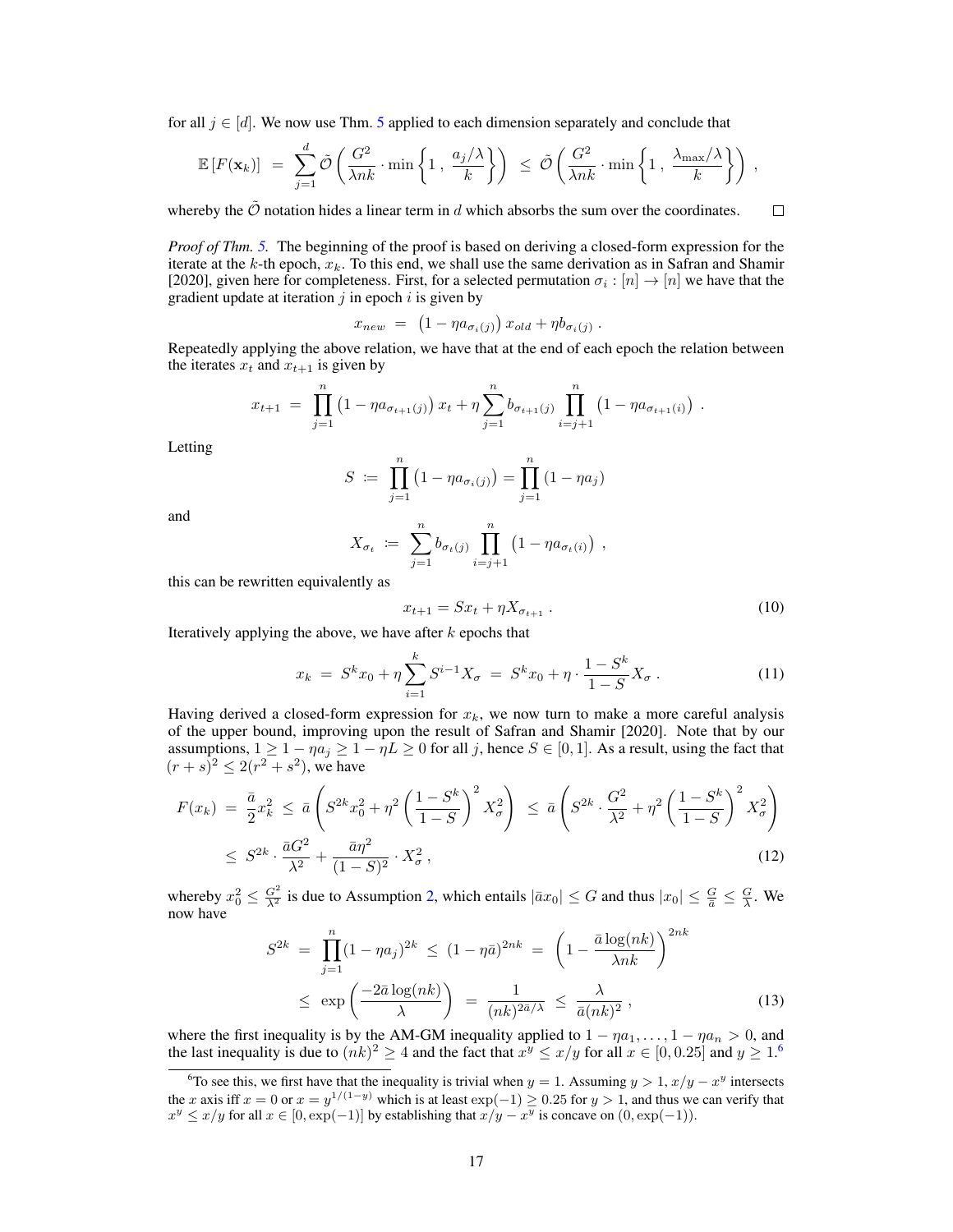Moreover,

$$
S = \prod_{j=1}^{n} (1 - \eta a_j) = \exp\left(\sum_{j=1}^{n} \log(1 - \eta a_j)\right) \le \exp\left(-\eta \sum_{j=1}^{n} a_j\right) = \exp(-\eta \bar{a}n). (14)
$$

Plugging the two displayed equations above into Eq. (12), we get that

$$
F(x_k) \leq \frac{G^2}{\lambda(nk)^2} + \frac{\bar{a}\eta^2}{(1 - \exp(-\eta\bar{a}n))^2} \cdot X_\sigma^2.
$$
 (15)

To continue, we will use the following key technical lemma, which we shall use to upper bound  $X^2_{\sigma}$ with high probability (using  $\alpha_i := \eta a_i$  and  $\beta_i = b_i/G$  for all *i*):

**Lemma 1.** Let  $\alpha_1, \beta_1, \ldots, \alpha_n, \beta_n$  be scalars such that for all i,  $\alpha_i \in [0,1]$ ,  $|\beta_i| \leq 1$  and  $\sum_{i=1}^n \beta_i =$ 0*. Then for any* δ ∈ (0, 1)*, with probability at least* 1 − δ*, we have*

$$
\left(\sum_{j=1}^n \beta_{\sigma(j)} \prod_{i=j+1}^n (1 - \alpha_{\sigma(i)})\right)^2 \le c \cdot \log^2\left(\frac{8n}{\delta}\right) \cdot \min\left\{\frac{1}{\bar{\alpha}}, n^3 \bar{\alpha}^2\right\}
$$

*where*  $\bar{\alpha} = \frac{1}{n} \sum_{i=1}^{n} \alpha_i$  *and*  $c > 0$  *is a universal constant.* 

The proof appears in Subsection B.2. We note that we did not try to optimize the log factor.

Remark 6. *This upper bound complements Lemma 1 from Safran and Shamir [2020], which analyzed the same key quantity in the special case where*  $\beta_i \in \{-1, +1\}$  *and*  $\alpha_i = \bar{\alpha}$  *are the same for all i*, *and showed (when*  $\bar{\alpha} \in [0,1]$ ) a <u>*lower bound of*</u>  $c' \cdot \min\left\{\frac{1}{\bar{\alpha}}, n^3 \bar{\alpha}^2\right\}$  for some universal constant  $c' > 0$ <sup>7</sup> *This implies that our upper bound is tight up to constants and logarithmic factors.* 

We now consider two cases, depending on the value of  $\eta \bar{a} n$ :

• Case 1:  $\eta \bar{a} n \leq \frac{1}{2}$ . By Lemma 1, with probability at least  $1 - \delta$ ,

$$
X_{\sigma}^2 \leq c \cdot \log^2(8n/\delta) \cdot G^2 n^3 (\eta \bar{a})^2.
$$

In addition,

$$
\exp(-\eta \bar{a}n) \ \leq \ 1 - \frac{1}{2}\eta \bar{a}n \ ,
$$

due to the assumption  $\eta \bar{a} n \leq \frac{1}{2}$  and the fact that  $\exp(-z) \leq 1 - \frac{1}{2}z$  for all  $z \in [0, 1/2]$ . Plugging the two displayed equations above back into Eq. (15), we get that with probability at least  $1 - \delta$ ,

$$
F(x_k) \leq \frac{G^2}{\lambda nk^2} + \frac{\bar{a}\eta^2}{(\eta \bar{a}n/2)^2} \cdot c \cdot \log^2(8n/\delta) \cdot G^2 n^3 (\eta \bar{a})^2
$$
  
\n
$$
= \frac{G^2}{\lambda(nk)^2} + 4c \cdot \log^2(8n/\delta) \cdot \bar{a}nG^2 \eta^2
$$
  
\n
$$
= \frac{G^2}{\lambda(nk)^2} + 4c \cdot \log^2(8n/\delta) \cdot \bar{a}nG^2 \cdot \left(\frac{\log(nk)}{\lambda nk}\right)^2
$$
  
\n
$$
= \frac{G^2}{\lambda(nk)^2} + 4c \cdot \log^2(8n/\delta) \cdot \log^2(nk) \cdot \frac{\bar{a}G^2}{\lambda^2nk^2}
$$
  
\n
$$
\leq (1 + 4c \cdot \log^2(8n/\delta) \cdot \log^2(nk)) \cdot \frac{\bar{a}G^2}{\lambda^2nk^2},
$$

where in the last step we used the fact that  $\frac{1}{n} \leq 1 \leq \frac{\overline{a}}{\lambda}$ . Likewise, bounding  $X^2_{\sigma}$  in expectation using Proposition 3 yields a bound of

$$
\mathbb{E}\left[F(x_k)\right] \leq \tilde{\mathcal{O}}\left(\frac{\bar{a}G^2}{\lambda^2 n k^2}\right).
$$

<sup>&</sup>lt;sup>7</sup>In Safran and Shamir [2020], the exact lower bound is  $c'$  min  $\left\{1+\frac{1}{\tilde{\alpha}}, n^3\tilde{\alpha}^2\right\}$ , which is equivalent to  $c''$  min  $\left\{\frac{1}{\overline{\alpha}}\right\}$ ,  $n^3\overline{\alpha}^2$  for some constant  $c'' > 0$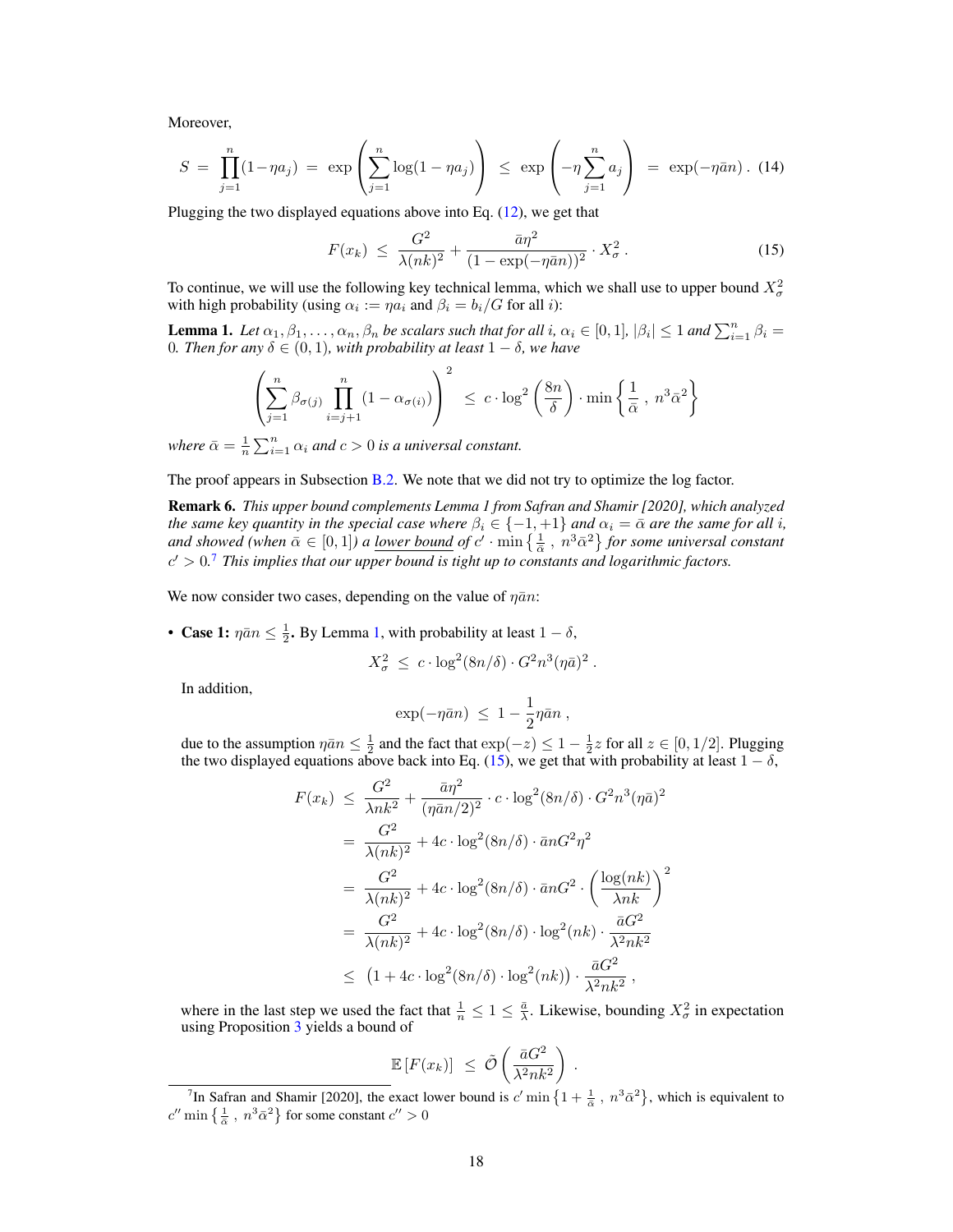• Case 2:  $\eta \bar{a} n > \frac{1}{2}$ . By Lemma 1, with probability at least  $1 - \delta$ ,

$$
X^2_\sigma \: \le \: \frac{c \log^2(8n/\delta)}{\eta \bar{a}}
$$

.

In addition,  $\eta \bar{a}n = \frac{\log(nk)\bar{a}}{\lambda k} > \frac{1}{2}$ . Plugging these back into Eq. (15), we get that

$$
F(x_k) \leq \frac{G^2}{\lambda(nk)^2} + \frac{\bar{a}\eta^2}{(1 - \exp(-1/2))^2} \cdot \frac{cG^2 \log^2(8n/\delta)}{\eta \bar{a}}
$$
  
\n
$$
\leq \frac{G^2}{\lambda(nk)^2} + \frac{cG^2 \log^2(8n/\delta)}{(1 - \exp(-1/2))^2} \cdot \eta
$$
  
\n
$$
= \frac{G^2}{\lambda(nk)^2} + \frac{c\log^2(8n/\delta) \cdot \log(nk)}{(1 - \exp(-1/2))^2} \cdot \frac{G^2}{\lambda nk}
$$
  
\n
$$
\leq \left(1 + \frac{c\log^2(8n/\delta) \cdot \log(nk)}{(1 - \exp(-1/2))^2}\right) \cdot \frac{G^2}{\lambda nk}.
$$

Likewise, bounding  $X^2_\sigma$  in expectation using Proposition 3 yields a bound of

$$
\mathbb{E}\left[F(x_k)\right] \leq \tilde{\mathcal{O}}\left(\frac{G^2}{\lambda nk}\right) .
$$

To combine the two cases, we note that the condition  $\eta \bar{a} n \leq \frac{1}{2}$  is equivalent to  $\frac{\bar{a} \log(nk)}{\lambda k} \leq \frac{1}{2}$ . In that case, we have  $\frac{\log(nk)\bar{a}G^2}{\lambda^2nk^2} \leq \frac{1}{2} \cdot \frac{G^2}{\lambda nk}$ , and thus

$$
\frac{\log(nk)\bar{a}G^2}{\lambda^2nk^2} \;\leq\; \min\left\{\frac{\log(nk)\bar{a}G^2}{\lambda^2nk^2}\;,\; \frac{G^2}{2\lambda nk}\right\} \;=\; \frac{G^2}{\lambda nk}\cdot\min\left\{\frac{\log(nk)\bar{a}}{\lambda k}\;,\; \frac{1}{2}\right\}\;.
$$

In the opposite case where  $\frac{\bar{a}\log(nk)}{\lambda k} > \frac{1}{2}$ , it follows that  $\frac{G^2}{\lambda nk} < \frac{2\log(nk)\bar{a}G^2}{\lambda^2 nk^2}$ , and therefore

$$
\frac{G^2}{\lambda nk} \leq \min \left\{ \frac{2 \log(nk) \bar{a} G^2}{\lambda^2 n k^2}, \frac{G^2}{\lambda nk} \right\} = \frac{G^2}{\lambda nk} \cdot \min \left\{ \frac{2 \log(nk) \bar{a}}{\lambda k}, 1 \right\}.
$$

Plugging these two inequalities into the bounds obtained in the two cases above and simplifying a bit, the result follows. П

## A.4 Proof of Thm. 4

Similarly to the proof of Thm. 3, we first assume w.l.o.g. that  $A_i$  is diagonal for all  $i \in [n]$  and that  $b = 0$ , implying a per-coordinate gradient bound of G (see the argument following Thm. 5 for justification). Under the same reasoning, the proof then follows from the following theorem.  $\Box$ 

**Theorem 6.** Suppose  $F(x) := \frac{\bar{a}}{2}x^2$  and  $f_i(x) = \frac{a_i}{2}x^2 - b_i x$ , where  $\bar{a} = \frac{1}{n}\sum_{i=1}^n a_i$  satisfy Assumption 2, and fix the step size  $\eta = \frac{\log(nk)}{\lambda nk}$ . Then random reshuffling SGD satisfies

$$
\mathbb{E}\left[F(x_k)\right] \leq \tilde{\mathcal{O}}\left(\frac{G^2}{\lambda nk} \cdot \min\left\{1, \frac{\bar{a}/\lambda}{nk} + \frac{\bar{a}^2/\lambda^2}{k^2}\right\}\right).
$$

*where the*  $\tilde{\mathcal{O}}$  *hides a universal constant and factors logarithmic in*  $n, k, \bar{a}, \lambda$  *and their inverses.* 

*Proof.* Our analysis picks off from Safran and Shamir [2020, Eq. (22)]. However, for the sake of completeness we shall include the derivation of Eq. (22) as was done in the above reference. Continuing from Eq. (10), we square and take expectation on both sides to obtain

$$
\mathbb{E}\left[x_{t+1}^2\right] = \mathbb{E}\left[\left(Sx_t + \eta X_{\sigma_{t+1}}\right)^2\right] = S^2 \mathbb{E}[x_t^2] + 2\eta S \mathbb{E}\left[x_t X_{\sigma_{t+1}}\right] + \eta^2 \mathbb{E}\left[X_{\sigma_{t+1}}^2\right].
$$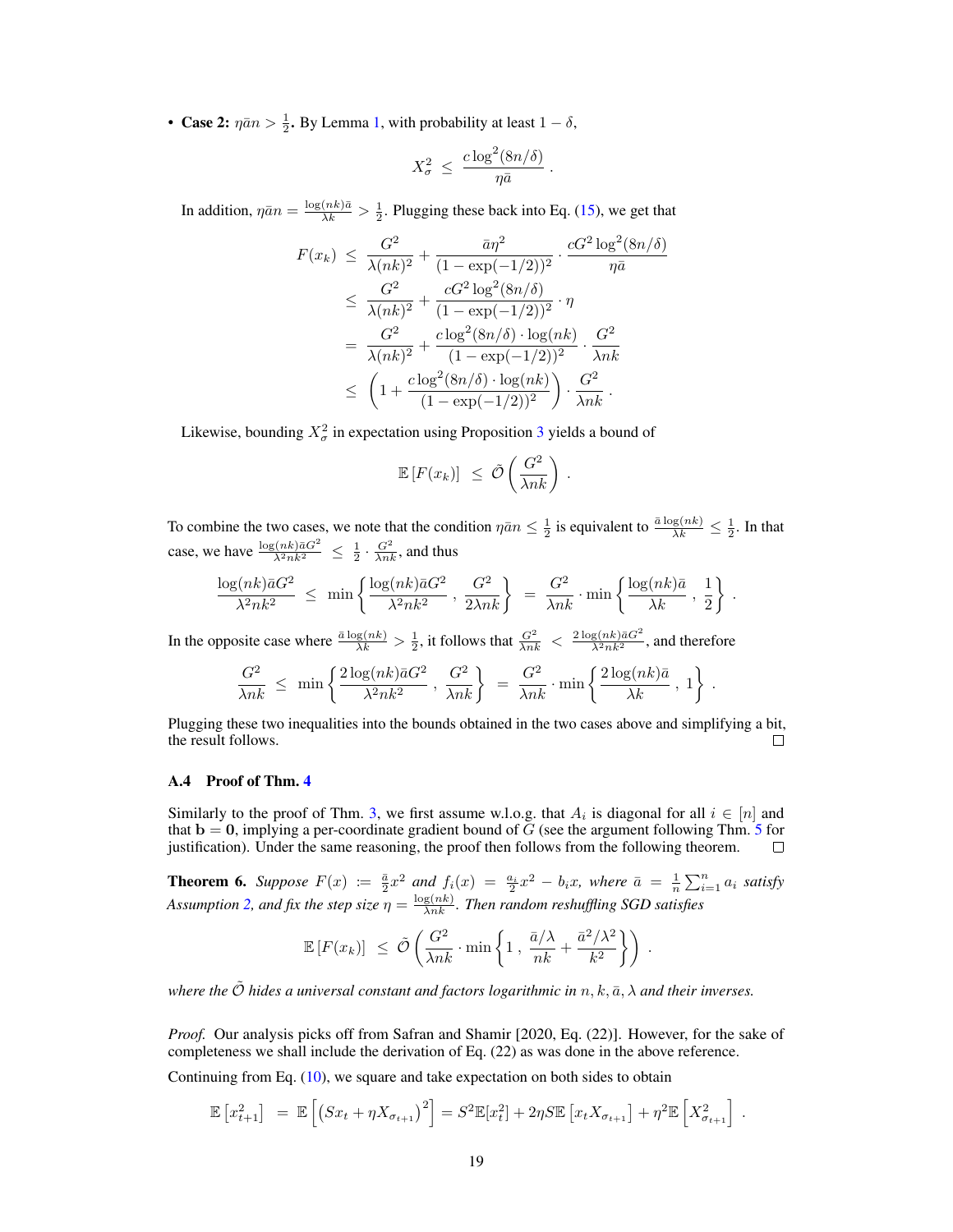Since in random reshuffling the random component at iteration  $t + 1$ ,  $X_{\sigma_{t+1}}$ , is independent of the iterate at iteration t,  $x_t$ , and by plugging  $t = \overline{k}$  into Eq. (11), the above equals

$$
\mathbb{E}\left[x_{t+1}^{2}\right] = S^{2}\mathbb{E}[x_{t}^{2}] + 2\eta S\mathbb{E}\left[x_{t}\right]\mathbb{E}\left[X_{\sigma_{t+1}}\right] + \eta^{2}\mathbb{E}\left[X_{\sigma_{t+1}}^{2}\right]
$$
\n
$$
= S^{2}\mathbb{E}[x_{t}^{2}] + 2\eta S\mathbb{E}\left[S^{t}x_{0} + \eta \sum_{i=1}^{t} S^{t-i}X_{\sigma_{i}}\right]\mathbb{E}\left[X_{\sigma_{t+1}}\right] + \eta^{2}\mathbb{E}\left[X_{\sigma_{t+1}}^{2}\right]
$$
\n
$$
= S^{2}\mathbb{E}[x_{t}^{2}] + 2\eta S^{t+1}x_{0}\mathbb{E}\left[X_{\sigma_{t+1}}\right] + 2\eta^{2}\sum_{i=1}^{t} S^{t-i+1}\mathbb{E}\left[X_{\sigma_{i}}\right]\mathbb{E}\left[X_{\sigma_{t+1}}\right] + \eta^{2}\mathbb{E}\left[X_{\sigma_{t+1}}^{2}\right]
$$
\n
$$
= S^{2}\mathbb{E}[x_{t}^{2}] + 2\eta S^{t+1}x_{0}\mathbb{E}\left[X_{\sigma_{1}}\right] + 2\eta^{2}\sum_{i=1}^{t} S^{t-i+1}\mathbb{E}\left[X_{\sigma_{1}}\right]^{2} + \eta^{2}\mathbb{E}\left[X_{\sigma_{1}}^{2}\right],
$$

where the last equality is due to  $X_{\sigma_i}$  being i.i.d. for all i. Recursively applying the above relation and taking absolute value, we obtain

$$
\mathbb{E}\left[x_k^2\right] = S^{2k}x_0^2 + 2\eta x_0 \mathbb{E}\left[X_{\sigma_1}\right] \sum_{j=0}^{k-1} S^{k+j} + 2\eta^2 \mathbb{E}\left[X_{\sigma_1}\right]^2 \sum_{j=0}^{k-1} S^{2j} \sum_{i=1}^{k-j-1} S^i + \eta^2 \mathbb{E}\left[X_{\sigma_1}^2\right] \sum_{j=0}^{k-1} S^{2j}.
$$

Having derived the bound appearing in Safran and Shamir [2020, Eq. 22], we now turn to improve their result by refining the upper bound as follows. We have that the above implies

$$
\mathbb{E}\left[x_{k}^{2}\right] = S^{2k}x_{0}^{2} + 2\eta x_{0}\mathbb{E}\left[X_{\sigma_{1}}\right]S^{k}\frac{1-S^{k}}{1-S} + 2\eta^{2}\mathbb{E}\left[X_{\sigma_{1}}\right]^{2}S\sum_{j=0}^{k-1}S^{2j}\cdot\frac{1-S^{k-j-1}}{1-S} + \eta^{2}\mathbb{E}\left[X_{\sigma_{1}}^{2}\right]\frac{1-S^{2k}}{1-S}
$$
\n
$$
\leq S^{2k}x_{0}^{2} + 2\eta x_{0}\mathbb{E}\left[X_{\sigma_{1}}\right]S^{k}\frac{1}{1-S} + 2\eta^{2}\mathbb{E}\left[X_{\sigma_{1}}\right]^{2}\sum_{j=0}^{k-1}S^{2j}\cdot\frac{1}{1-S} + \eta^{2}\mathbb{E}\left[X_{\sigma_{1}}^{2}\right]\frac{1}{1-S}
$$
\n
$$
\leq S^{2k}x_{0}^{2} + 2\eta x_{0}\mathbb{E}\left[X_{\sigma_{1}}\right]S^{k}\frac{1}{1-S} + 2\eta^{2}\mathbb{E}\left[X_{\sigma_{1}}\right]^{2}\frac{1-S^{2k}}{(1-S)^{2}} + \eta^{2}\mathbb{E}\left[X_{\sigma_{1}}^{2}\right]\frac{1}{1-S}
$$
\n
$$
\leq S^{2k}x_{0}^{2} + 2\eta x_{0}\mathbb{E}\left[X_{\sigma_{1}}\right]S^{k}\frac{1}{1-S} + 2\eta^{2}\mathbb{E}\left[X_{\sigma_{1}}\right]^{2}\frac{1}{(1-S)^{2}} + \eta^{2}\mathbb{E}\left[X_{\sigma_{1}}^{2}\right]\frac{1}{1-S}.
$$

Using the fact that  $(r + s)^2 \le 2(r^2 + s^2)$  for  $r = S^k x_0$  and  $s = \eta \mathbb{E} \left[ X_{\sigma_1}^2 \right] / (1 - S)$ , we have

$$
\mathbb{E}\left[x_k^2\right] \ \leq \ 2S^{2k}x_0^2 + 3\eta^2\mathbb{E}\left[X_{\sigma_1}\right]^2 \frac{1}{(1-S)^2} + \eta^2\mathbb{E}\left[X_{\sigma_1}^2\right] \frac{1}{1-S}
$$

Next, we use the assumption  $x_0^2 \le \frac{G^2}{\lambda^2}$  (which follows from Assumption 2, since it entails  $|\bar{a}x_0| \le G$ and thus  $|x_0| \le \frac{G}{\overline{a}} \le \frac{G}{\lambda}$ ), along with Equations (13) and (14) to upper bound the above by

$$
\frac{2G^2}{\bar{a}\lambda n^2 k^2} + \frac{3\eta^2 \mathbb{E} \left[X_{\sigma_1}\right]^2}{(1 - \exp(-\eta \bar{a}n))^2} + \frac{\eta^2 \mathbb{E} \left[X_{\sigma_1}^2\right]}{1 - \exp(-\eta \bar{a}n)}\,. \tag{16}
$$

.

We now consider two cases, depending on the value of  $\bar{n}$  and  $\bar{n}$ , using Proposition 3 by letting  $\alpha_j = \eta a_j$ and  $\beta_i = b_i/G$ :

• Case 1:  $\eta \bar{a} n \leq \frac{1}{2}$ . We have that Eq. (16) is upper bounded by

$$
\frac{2G^2}{\bar{a}\lambda n^2 k^2} + \frac{12G^2 \eta^4 n^2 \bar{a}^2}{(1 - \exp(-\eta \bar{a}n))^2} + c_2 \log^2 \left(\frac{8}{\eta n \bar{a}}\right) \cdot \frac{G^2 \eta^4 n^3 \bar{a}^2}{1 - \exp(-\eta \bar{a}n)}
$$
\n
$$
\leq \frac{2G^2}{\bar{a}\lambda n^2 k^2} + 48G^2 \eta^2 + 2c_2 \log^2 \left(\frac{8}{\eta n \bar{a}}\right) \cdot G^2 \eta^3 n^2 \bar{a}
$$
\n
$$
\leq \tilde{\mathcal{O}}\left(\frac{G^2}{\bar{a}\lambda n^2 k^2} + \frac{G^2}{\lambda^2 n^2 k^2} + \frac{G^2 \bar{a}}{\lambda^3 n k^3}\right) \leq \tilde{\mathcal{O}}\left(\frac{G^2}{\lambda^2 n^2 k^2} + \frac{G^2 \bar{a}}{\lambda^3 n k^3}\right),
$$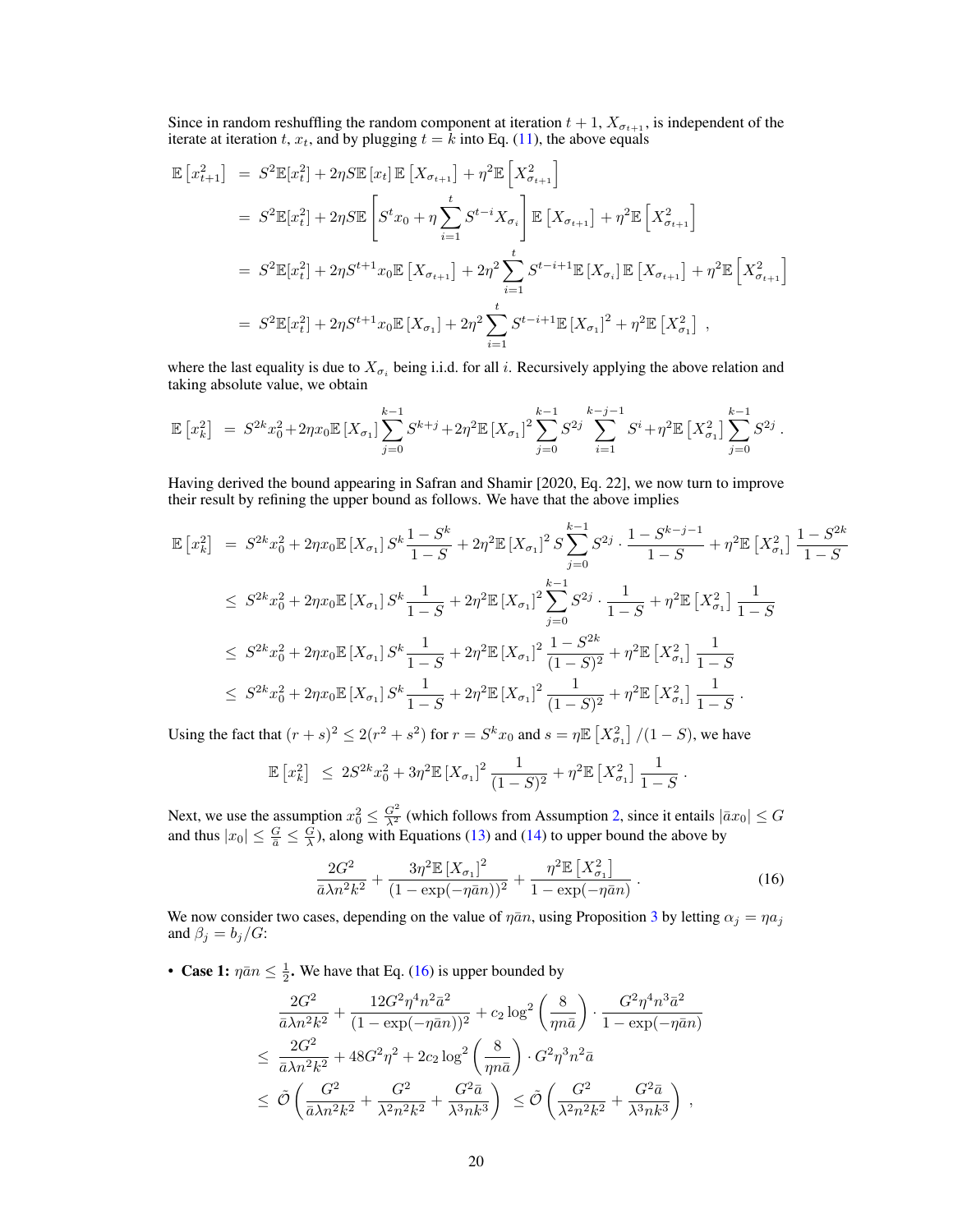where we used the inequality  $\exp(-x) \leq 1 - x/2$  which holds for all  $x \in [0, 1/2]$ , and the fact that  $\frac{\bar{a}}{\lambda} \geq 1$ . Using the definition of F we get

$$
\mathbb{E}\left[F(x_k)\right] = \frac{\bar{a}}{2} \mathbb{E}\left[x_k^2\right] \leq \tilde{\mathcal{O}}\left(\frac{G^2 \bar{a}}{\lambda^2 n^2 k^2} + \frac{G^2 \bar{a}^2}{\lambda^3 n k^3}\right)
$$

.

• Case 2:  $\eta \bar{a} n > \frac{1}{2}$ . In this case we have that Eq. (16) is upper bounded by

$$
\frac{2G^2}{\bar{a}\lambda n^2 k^2} + c_1^2 \log^2\left(\sqrt{2\bar{\alpha}} \cdot 8n^2\right) \frac{3G^2 \eta^2}{\eta \bar{a}(1 - \exp(-1/2))^2} + c_3^2 \log^2\left(8n^2 \bar{\alpha}^2\right) \cdot \frac{G^2 \eta^2}{\eta \bar{a}(1 - \exp(-1/2))}
$$
\n
$$
\leq \tilde{\mathcal{O}}\left(\frac{G^2}{\bar{a}\lambda n^2 k^2} + \frac{G^2 \eta}{\bar{a}}\right) \leq \tilde{\mathcal{O}}\left(\frac{G^2}{\bar{a}\lambda n^2 k^2} + \frac{G^2}{\bar{a}\lambda nk}\right) \leq \tilde{\mathcal{O}}\left(\frac{G^2}{\bar{a}\lambda nk}\right).
$$

Using the definition of  $F$  we get

$$
\mathbb{E}\left[F(x_k)\right] = \frac{\bar{a}}{2} \mathbb{E}\left[x_k^2\right] \leq \tilde{\mathcal{O}}\left(\frac{G^2}{\lambda nk}\right).
$$

To combine the two cases, we note that the condition  $\eta \bar{a} n \leq \frac{1}{2}$  is equivalent to  $\frac{\bar{a} \log(nk)}{\lambda k} \leq \frac{1}{2}$ . In that case we have

$$
\frac{\log(nk)\bar{a}G^2}{\lambda^2n^2k^2} + \frac{\log^2(nk)\bar{a}^2G^2}{\lambda^3nk^3} \ \leq \ \frac{G^2}{2\lambda nk} + \frac{G^2}{4\lambda nk} \ \leq \ \frac{G^2}{\lambda nk} \ ,
$$

implying

$$
\frac{\log(nk)\bar{a}G^2}{\lambda^2 n^2 k^2} + \frac{\log^2(nk)\bar{a}^2 G^2}{\lambda^3 n k^3} \le \min\left\{\frac{\log(nk)\bar{a}G^2}{\lambda^2 n^2 k^2} + \frac{\log^2(nk)\bar{a}^2 G^2}{\lambda^3 n k^3}, \frac{G^2}{\lambda n k}\right\}
$$

$$
= \frac{G^2}{\lambda n k} \cdot \min\left\{1, \frac{\log(nk)\bar{a}}{\lambda n k} + \frac{\log^2(nk)\bar{a}^2}{\lambda^2 k^2}\right\}.
$$

In the opposite case where  $\frac{\bar{a} \log(nk)}{\lambda k} > \frac{1}{2}$ , it follows that  $1 < \frac{2\bar{a} \log(nk)}{\lambda k}$ , and therefore

$$
\frac{G^2}{\lambda nk} \le \frac{4\bar{a}^2 \log^2(nk)G^2}{\lambda^3 nk^3} \le \frac{4\bar{a} \log(nk)G^2}{\lambda^2 n^2 k^2} + \frac{4\bar{a}^2 \log^2(nk)G^2}{\lambda^3 nk^3}
$$

$$
= 4\frac{G^2}{\lambda nk} \cdot \min\left\{1, \frac{\log(nk)\bar{a}}{\lambda nk} + \frac{\log^2(nk)\bar{a}^2}{\lambda^2 k^2}\right\}.
$$

Plugging these two inequalities into the bounds obtained in the two cases above and absorbing logarithmic terms into the big  $\tilde{\mathcal{O}}$  notation, the result follows.  $\Box$ 

## B Technical Lemmas

#### B.1 Proofs of Propositions

**Proposition 1.** Suppose  $\sigma_0, \ldots, \sigma_{n-1}$  is a random permutation of  $\frac{n}{2}$  0's and  $\frac{n}{2}$  1's and  $\eta \leq \frac{1}{\lambda_{\max}n}$ . *Then*

$$
\mathbb{E}\left[\left(\prod_{i=0}^{n-1}(1-\eta\lambda_{\max}\sigma_i)\right)\left(\sum_{i=0}^{n-1}(1-2\sigma_i)\prod_{j=i+1}^{n-1}(1-\eta\lambda_{\max}\sigma_j)\right)\right] \leq -\frac{1}{16}\eta\lambda_{\max}n.
$$

*Proof.* Starting with the first multiplicand, we have from Lemma 2 that it is lower bounded by 0.5 deterministically, as it does not depend on the permutation sampled, thus we can take it outside the expectation. At this point, the statement in the proposition reduces to showing that

$$
\mathbb{E}\left[\sum_{i=0}^{n-1} (1-2\sigma_i) \prod_{j=i+1}^{n-1} (1-\eta\lambda_{\max}\sigma_j)\right] \leq -\frac{1}{8}\eta\lambda_{\max}n,
$$

which follows immediately from Lemma 4.

 $\Box$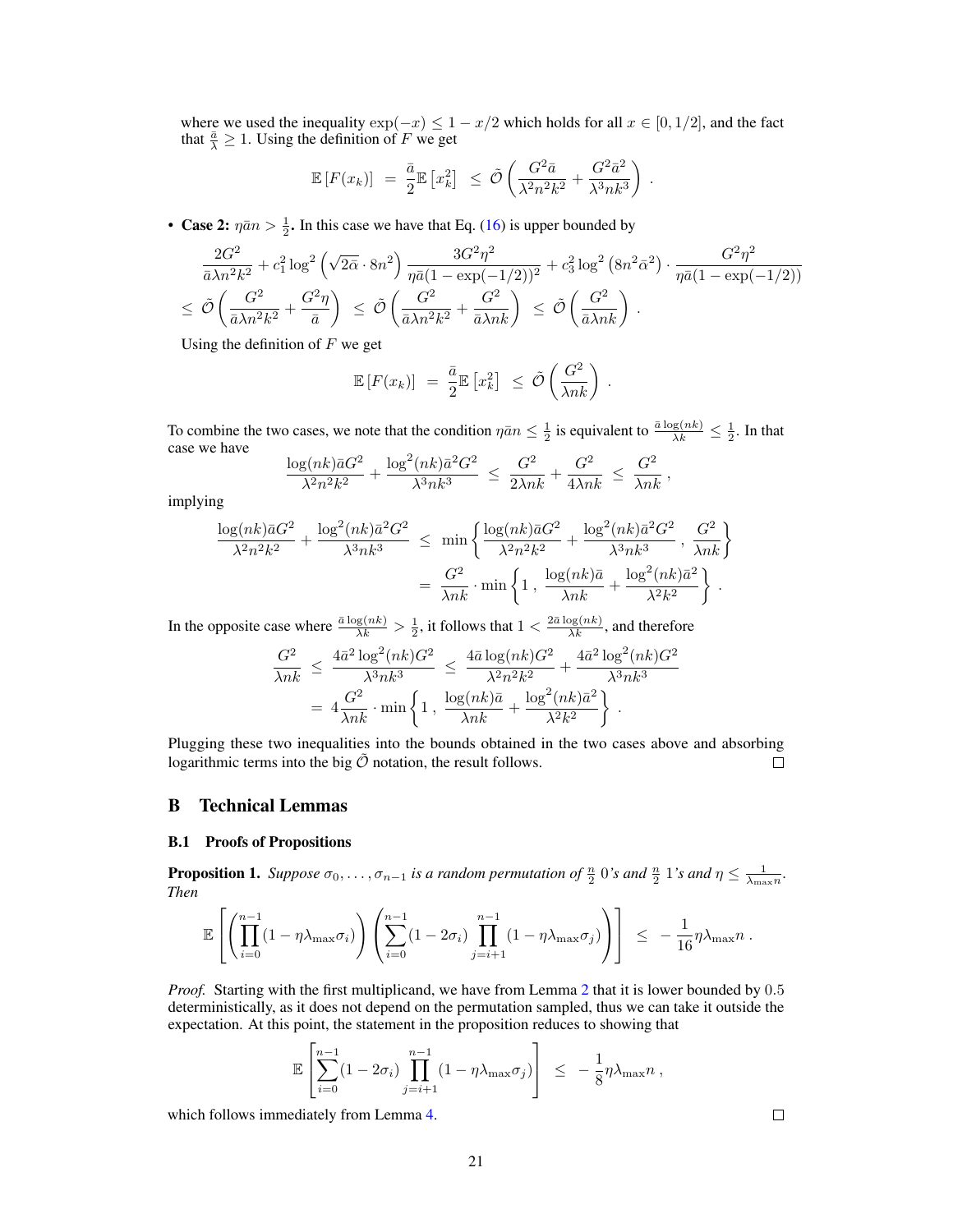**Proposition 2.** Suppose  $\sigma_0, \ldots, \sigma_{n-1}$  is a random permutation of  $\frac{n}{2}$  0's and  $\frac{n}{2}$  1's and  $\eta \leq \frac{1}{\lambda_{\max}n}$ . *Let*

$$
x_{t+1} = \prod_{i=0}^{n-1} (1 - \eta \lambda_{\max} \sigma_i) \cdot x_t + \frac{\eta G}{2} \sum_{i=0}^{n-1} (1 - 2\sigma_i) \prod_{j=i+1}^{n-1} (1 - \eta \lambda_{\max} \sigma_j),
$$

*where*  $x_0 = 0$ *. Then* 

$$
\mathbb{E}\left[x_k\right] \leq -\frac{\eta G}{8}\left(1-\left(1-\frac{\eta\lambda_{\max}n}{2}\right)^k\right).
$$

*Proof.* Taking expectation on both sides, using the fact that the iterate at the t-th epoch,  $x_t$  is independent of the permutation sampled at epoch  $t + 1$ , we have

$$
\mathbb{E}\left[x_{t+1}\right] = \mathbb{E}\left[x_t\right]\mathbb{E}\left[\prod_{i=0}^{n-1}(1-\eta\lambda_{\max}\sigma_i)\right] + \frac{\eta G}{2}\mathbb{E}\left[\sum_{i=0}^{n-1}(1-2\sigma_i)\prod_{j=i+1}^{n-1}(1-\eta\lambda_{\max}\sigma_j)\right].
$$

Recall that  $x_0 = 0$ . Using Lemmas 2 and 4, we have by a simple inductive argument that  $\mathbb{E}[x_t] \leq 0$ for all  $t$ , and therefore

$$
\mathbb{E}\left[x_{t+1}\right] \leq \left(1 - \frac{\eta \lambda_{\max} n}{2}\right) \mathbb{E}\left[x_t\right] - \frac{\eta^2 \lambda_{\max} nG}{16}.
$$

Unfolding the above recursion, we have

•

•

$$
\mathbb{E}\left[x_k\right] \leq \left(1 - \frac{\eta\lambda_{\max}n}{2}\right)^k x_0 - \frac{\eta^2\lambda_{\max}nG}{16} \sum_{i=0}^{k-1} \left(1 - \frac{\eta\lambda_{\max}n}{2}\right)^i
$$
  
= 
$$
-\frac{\eta^2\lambda_{\max}nG}{16} \sum_{i=0}^{k-1} \left(1 - \frac{\eta\lambda_{\max}n}{2}\right)^i = -\frac{\eta^2\lambda_{\max}nG}{16} \cdot \frac{1 - \left(1 - \frac{\eta\lambda_{\max}n}{2}\right)^k}{0.5\eta\lambda_{\max}n}
$$
  
= 
$$
-\frac{\eta G}{8} \left(1 - \left(1 - \frac{\eta\lambda_{\max}n}{2}\right)^k\right).
$$

**Proposition 3.** Let  $\alpha_1, \beta_1, \ldots, \alpha_n, \beta_n$  be scalars such that for all i,  $\alpha_i \in [0,1]$ ,  $|\beta_i| \leq 1$  and  $\sum_{i=1}^{n} \beta_i = 0$ . Then

$$
\mathbb{E}\left[\left|\sum_{j=1}^{n}\beta_{\sigma(j)}\prod_{i=j+1}^{n}(1-\alpha_{\sigma(i)})\right|\right] \leq \begin{cases} 2n\bar{\alpha} & n\bar{\alpha} \leq \frac{1}{2} \\ c_{1}\frac{\log(\sqrt{2\bar{\alpha}}\cdot 8n^{2})}{\sqrt{\bar{\alpha}}}& n\bar{\alpha} > \frac{1}{2} \end{cases},
$$
  

$$
\mathbb{E}\left[\left(\sum_{j=1}^{n}\beta_{\sigma(j)}\prod_{i=j+1}^{n}(1-\alpha_{\sigma(i)})\right)^{2}\right] \leq \begin{cases} c_{2}\cdot\log^{2}\left(\frac{8}{n\bar{\alpha}}\right)\cdot n^{3}\bar{\alpha}^{2} & n\bar{\alpha} \leq \frac{1}{2} \\ c_{3}\cdot\frac{\log^{2}\left(8n^{2}\bar{\alpha}^{2}\right)}{\bar{\alpha}} & n\bar{\alpha} > \frac{1}{2} \end{cases},
$$

*where*  $\bar{\alpha} = \frac{1}{n} \sum_{i=1}^{n} \alpha_i$  *and*  $c_1, c_2, c_3 > 0$  *are universal constants.* 

*Proof.* The first part of the proof focuses on bounding the first term in absolute value for the case  $\frac{1}{\bar{\alpha}} \leq n^3 \bar{\alpha}^2$ . It is a minor refinement of Lemma 8 in Safran and Shamir [2020]. Define

$$
Y_j := \beta_{\sigma(j)} \prod_{i=j+1}^n (1 - \alpha_{\sigma(i)}) \,. \tag{17}
$$

 $\Box$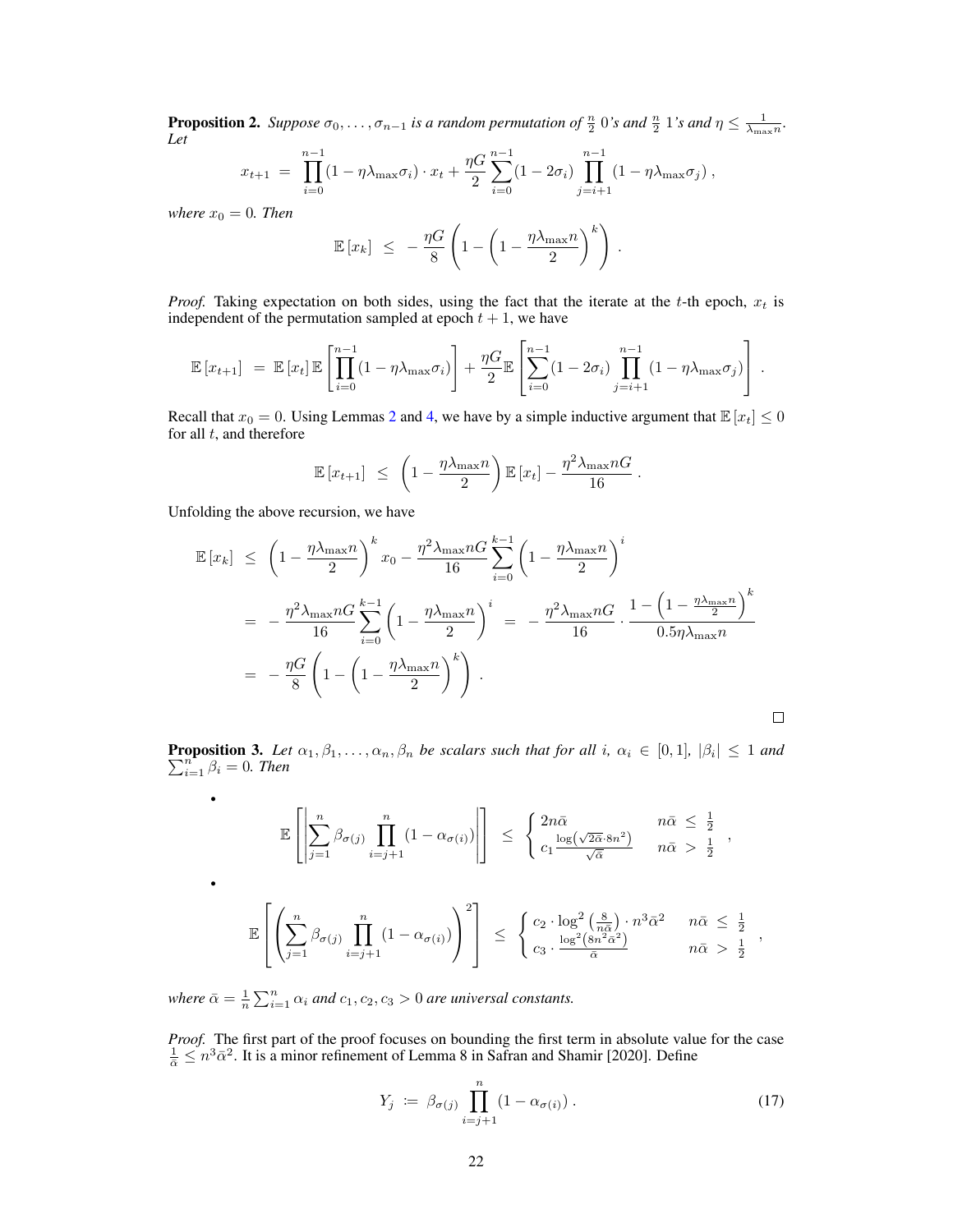Assuming  $n\bar{\alpha} \leq \frac{1}{2}$ , we have from Safran and Shamir [2020, Equations (31),(32)] that

$$
\mathbb{E}\left[Y_j\right] = \sum_{m=1}^{n-j} (-1)^m \mathbb{E}\left[\beta_{\sigma(j)} \sum_{j+1 \leq i_1, \dots, i_m \leq n \text{ distinct}} \prod_{l=1}^m \alpha_{\sigma(i_l)}\right],\tag{18}
$$

and

$$
\mathbb{E}\left[\beta_{\sigma(j)}\sum_{j+1\leq i_1,\dots,i_m\leq n \text{ distinct}}\prod_{l=1}^m \alpha_{\sigma(i_l)}\right]
$$
\n
$$
= -\frac{(n-m)!}{n!} \sum_{t_1\in[n]} \sum_{t_2\in[n]\backslash\{t_1\}} \dots \sum_{t_m\in[n]\backslash\{t_1,\dots,t_{m-1}\}} \alpha_{t_1}\alpha_{t_2}\dots\alpha_{t_m}\frac{1}{n-m} \sum_{t_{m+1}\in\{t_1,\dots,t_m\}} \beta_{t_{m+1}}
$$
\n
$$
= -\frac{1}{n-m} {n \choose m}^{-1} \sum_{1\leq t_1<\dots
$$

Using Maclaurin's inequality and the assumption  $\beta_j \leq 1$  for all j, the above is upper bounded in absolute value by

$$
\frac{m}{n-m}\bar{\alpha}^m.
$$

Plugging this in Eq. (17) yields

$$
|\mathbb{E}[Y_j]| \leq \sum_{m=1}^{n-j} \left| (-1)^m \frac{m}{n-m} \bar{\alpha}^m \right| \leq \sum_{m=1}^{n-1} \frac{m}{n-m} \bar{\alpha}^m
$$
  

$$
\leq \sum_{m=1}^{n-1} n^{m-1} \bar{\alpha}^m = \bar{\alpha} \frac{1 - (\bar{\alpha}n)^{n-1}}{1 - \bar{\alpha}n} \leq 2\bar{\alpha},
$$

where the third inequality is due to  $n \geq 2$  and the last inequality is by the assumption  $n\bar{\alpha} \leq \frac{1}{2}$ . Lastly, we plug the above in Eq. (18) to obtain

$$
\mathbb{E}\left[\left|\sum_{j=1}^{n}\beta_{\sigma(j)}\prod_{i=j+1}^{n}(1-\alpha_{\sigma(i)})\right|\right] \leq 2n\bar{\alpha}.
$$
 (19)

Assuming  $n\bar{\alpha} > \frac{1}{2}$ , we have from Lemma 1 with probability at least  $1 - \frac{1}{n\sqrt{2}}$  $\frac{1}{n\sqrt{2\bar{\alpha}}} > 0$  that

$$
\left(\sum_{j=1}^{n} \beta_{\sigma(j)} \prod_{i=j+1}^{n} (1 - \alpha_{\sigma(i)})\right)^2 \leq c \cdot \log^2\left(\sqrt{2\bar{\alpha}} \cdot 8n^2\right) \cdot \min\left\{\frac{1}{\bar{\alpha}}, n^3 \bar{\alpha}^2\right\}
$$

$$
\leq c \cdot \log^2\left(\sqrt{2\bar{\alpha}} \cdot 8n^2\right) \cdot \frac{1}{\bar{\alpha}}.
$$
 (20)

Compute using the law of total expectation and the square root of the above equation, using the fact that the square root of the above quantity is deterministically upper bounded by  $n$  due to the assumptions  $\beta_j \leq 1$  and  $\alpha_j \leq 1$ 

$$
\mathbb{E}\left[\left|\sum_{j=1}^{n}\beta_{\sigma(j)}\prod_{i=j+1}^{n}(1-\alpha_{\sigma(i)})\right|\right] \leq n\cdot\frac{1}{n\sqrt{2\bar{\alpha}}}+\sqrt{c}\cdot\log\left(\sqrt{2\bar{\alpha}}\cdot 8n^{2}\right)\cdot\frac{1}{\sqrt{\bar{\alpha}}}\left(1-\frac{1}{n\sqrt{2\bar{\alpha}}}\right)
$$

$$
\leq \frac{1}{\sqrt{2\bar{\alpha}}}+\log\left(\sqrt{2\bar{\alpha}}\cdot 8n^{2}\right)\cdot\frac{\sqrt{c}}{\sqrt{\bar{\alpha}}} \leq \frac{c_{1}\log\left(\sqrt{2\bar{\alpha}}\cdot 8n^{2}\right)}{\sqrt{\bar{\alpha}}},
$$

for some constant  $c_1 > 0$ . Combining the above with Eq. (19) completes the first part of the proposition. Moving to the second assuming  $n\bar{\alpha} \leq \frac{1}{2}$ , we have again from Lemma 1 with probability at least  $1 - n\bar{\alpha}^2 > 0$  that

$$
\left(\sum_{j=1}^n \beta_{\sigma(j)} \prod_{i=j+1}^n (1-\alpha_{\sigma(i)})\right)^2 \leq c \cdot \log^2\left(\frac{8}{n\bar{\alpha}}\right) \cdot \min\left\{\frac{1}{\bar{\alpha}}, n^3 \bar{\alpha}^2\right\}.
$$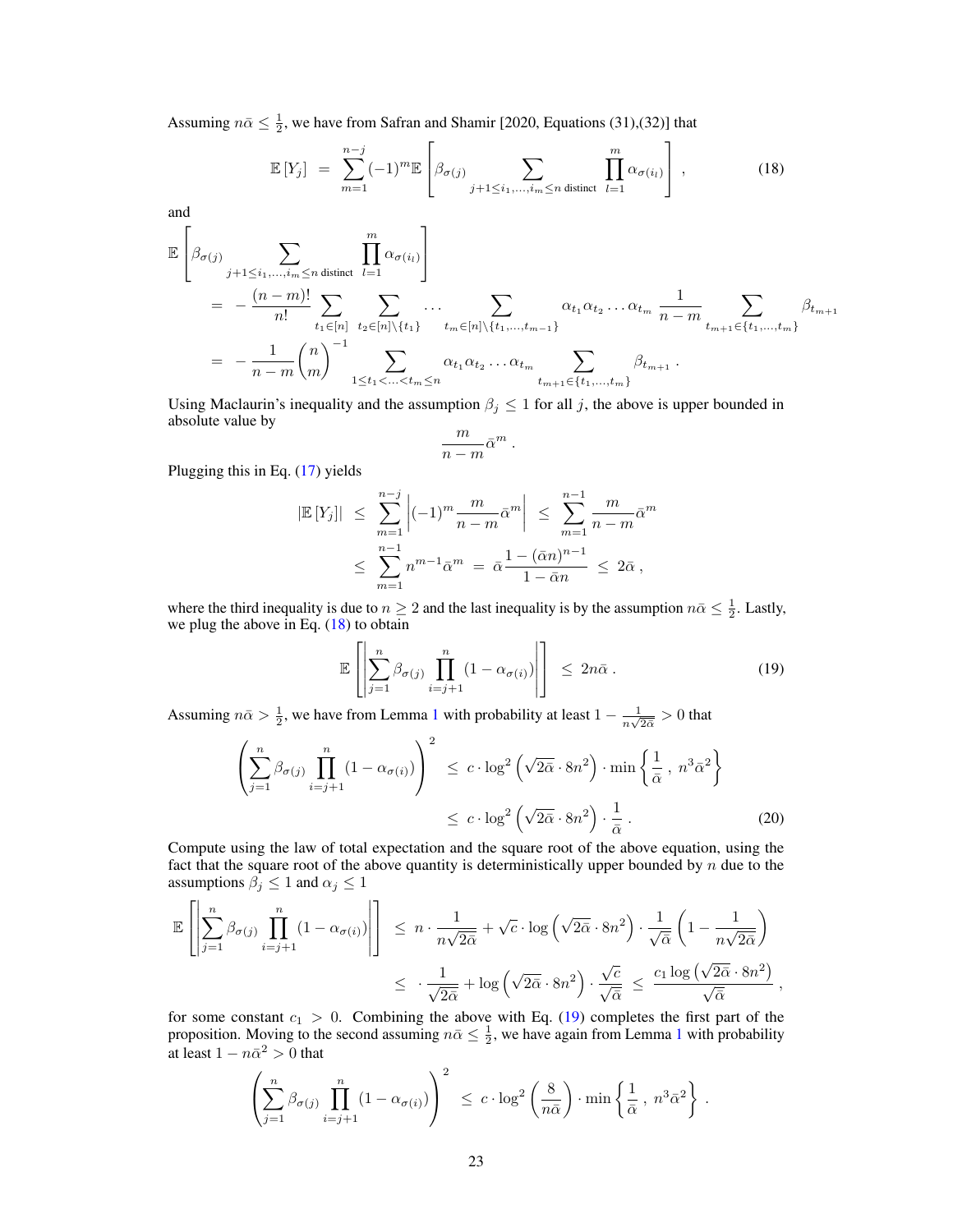From the law of total expectation, the above, and the fact that the quantity above is deterministically upper bounded by  $n^2$  due to the assumptions  $\beta_j \leq 1$  and  $\alpha_j \leq 1$ , we have

$$
\mathbb{E}\left[\left(\sum_{j=1}^{n}\beta_{\sigma(j)}\prod_{i=j+1}^{n}(1-\alpha_{\sigma(i)})\right)^{2}\right] \leq n^{2}\cdot n\bar{\alpha}^{2} + c\cdot\log^{2}\left(\frac{8}{n\bar{\alpha}}\right)\cdot\min\left\{\frac{1}{\bar{\alpha}}, n^{3}\bar{\alpha}^{2}\right\}\cdot\left(1-n\bar{\alpha}^{2}\right)
$$

$$
\leq n^{3}\bar{\alpha}^{2} + c\cdot\log^{2}\left(\frac{8}{n\bar{\alpha}}\right)\cdot n^{3}\bar{\alpha}^{2} = c_{2}\cdot\log^{2}\left(\frac{8}{n\bar{\alpha}}\right)\cdot n^{3}\bar{\alpha}^{2},\tag{21}
$$

for some constant  $c_2 > 0$ . Likewise, assuming  $n\bar{\alpha} > \frac{1}{2}$ , we have from Lemma 1 with probability at least  $1 - \frac{1}{n^2 \bar{\alpha}} > 0$ 

$$
\left(\sum_{j=1}^n \beta_{\sigma(j)} \prod_{i=j+1}^n (1-\alpha_{\sigma(i)})\right)^2 \leq c \cdot \log^2\left(8n^2\bar{\alpha}^2\right) \cdot \min\left\{\frac{1}{\bar{\alpha}}, n^3\bar{\alpha}^2\right\}.
$$

From the law of total expectation, the above, and the fact that the quantity above is deterministically upper bounded by  $n^2$  due to the assumptions  $\beta_j \leq 1$  and  $\alpha_j \leq 1$ , we have

$$
\mathbb{E}\left[\left(\sum_{j=1}^{n}\beta_{\sigma(j)}\prod_{i=j+1}^{n}(1-\alpha_{\sigma(i)})\right)^{2}\right] \leq n^{2}\cdot\frac{1}{n^{2}\bar{\alpha}}+c\cdot\log^{2}(8n^{2}\bar{\alpha}^{2})\cdot\min\left\{\frac{1}{\bar{\alpha}}, n^{3}\bar{\alpha}^{2}\right\}\cdot\left(1-\frac{1}{n^{2}\bar{\alpha}}\right)
$$

$$
\leq \frac{1}{\bar{\alpha}}+c\cdot\log^{2}(8n^{2}\bar{\alpha}^{2})\cdot\frac{1}{\bar{\alpha}}=c_{3}\cdot\frac{\log^{2}(8n^{2}\bar{\alpha}^{2})}{\bar{\alpha}},
$$

for some constant  $c_3 > 0$ . Combining the above with Eq. (21) completes the proof of the proposition.  $\Box$ 

## B.2 Proof of Lemma 1

*Proof.* We will upper bound the expression  $\left(\sum_{j=1}^n \beta_{\sigma(j)} \prod_{i=j+1}^n (1 - \alpha_{\sigma(i)})^2 \right)$  in two different manners. Taking the minimum of the two will lead to the desired bound.

First, using summation by parts and the fact that  $\sum_{j=1}^{n} \beta_{\sigma(j)} = 0$ , we have that

$$
\left| \sum_{j=1}^{n} \beta_{\sigma(j)} \prod_{i=j+1}^{n} (1 - \alpha_{\sigma(i)}) \right| = \left| \sum_{j=1}^{n} \beta_{\sigma(j)} - \sum_{j=1}^{n-1} \left( \prod_{i=j+2}^{n} (1 - \alpha_{\sigma(i)}) - \prod_{i=j+1}^{n} (1 - \alpha_{\sigma(i)}) \right) \sum_{i=1}^{j} \beta_{\sigma(i)} \right|
$$

$$
= \left| \sum_{j=1}^{n-1} \alpha_{\sigma(j+1)} \prod_{i=j+2}^{n} (1 - \alpha_{\sigma(i)}) \sum_{i=1}^{j} \beta_{\sigma(i)} \right| \leq \sum_{j=1}^{n-1} \alpha_{\sigma(j+1)} \left| \sum_{i=1}^{j} \beta_{\sigma(i)} \right|.
$$

By the Hoeffding-Serfling bound and a union bound, we have that with probability at least 1 –  $\delta$ , it holds simultaneously for all  $j \in \{1, ..., n\}$  that  $|\sum_{i=1}^{j} \beta_{\sigma(i)}| \leq \sqrt{\log(2n/\delta)j/2} \leq$  $\sqrt{\log(2n/\delta)n/2}$ . Plugging into the above, we get that with probability at least  $1 - \delta$ ,

$$
\left(\sum_{j=1}^{n} \beta_{\sigma(j)} \prod_{i=j+1}^{n} (1 - \alpha_{\sigma(i)})\right)^2 \le \left(\sum_{j=1}^{n-1} \alpha_{\sigma(j+1)} \sqrt{\frac{\log(2n/\delta)n}{2}}\right)^2
$$
  

$$
\le \left(n\bar{\alpha} \cdot \sqrt{\frac{\log(2n/\delta)n}{2}}\right)^2 = \frac{\log(2n/\delta)}{2} \cdot n^3 \bar{\alpha}^2.
$$
 (22)

We now turn to upper bound the expression  $\left(\sum_{j=1}^n \beta_{\sigma(j)} \prod_{i=j+1}^n (1 - \alpha_{\sigma(i)})\right)^2$  in a different manner. To that end, define the index

$$
r := \min\left\{n, \left\lceil \frac{6\log(n/\delta)}{\bar{\alpha}} \right\rceil \right\} \in \{1, \dots, n\}.
$$
 (23)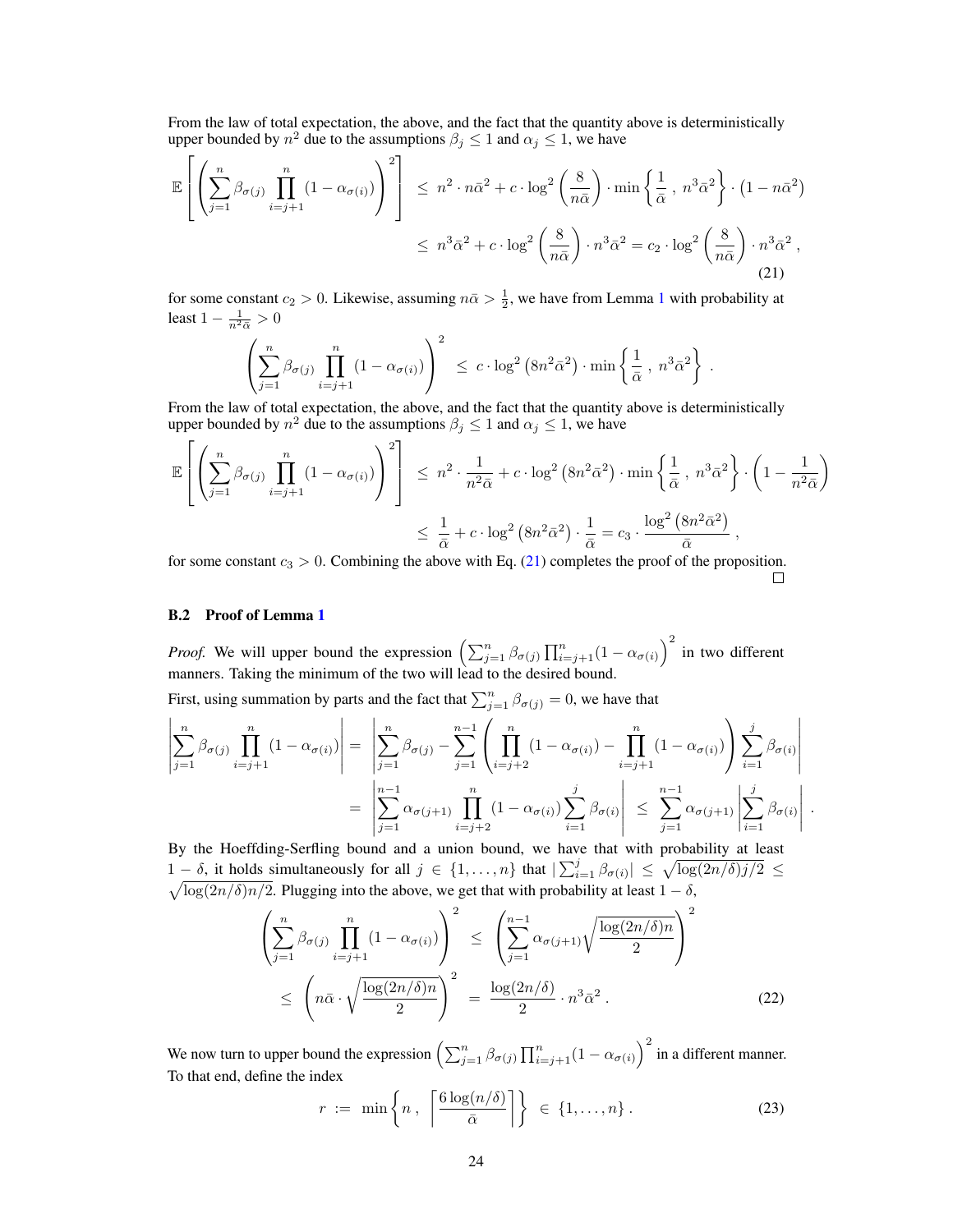We first show that  $\sum_{j=1}^{n} \beta_{\sigma(j)} \prod_{i=j+1}^{n} (1 - \alpha_{\sigma(i)})$  is close to  $\sum_{j=n-r+1}^{n} \beta_{\sigma(j)} \prod_{i=j+1}^{n} (1 - \alpha_{\sigma(i)})$ (namely, where we sum only the last r terms). This is trivially true if  $r = n$ , so let us focus on the case  $r < n$ , in which case  $r = \left\lceil \frac{6 \log(n/\delta)}{\bar{\alpha}} \right\rceil$  $\sqrt{\frac{n}{\bar{\alpha}}}$ . We begin by noting that

$$
\prod_{i=1}^r (1 - \alpha_{\sigma(i)}) = \exp \left( \sum_{i=1}^r \log(1 - \alpha_{\sigma(i)}) \right) \le \exp \left( - \sum_{i=1}^r \alpha_{\sigma(i)} \right).
$$

Noting that  $\frac{1}{n} \sum_{i=1}^n \alpha_i^2 \leq \frac{1}{n} \sum_{i=1}^n \alpha_i = \bar{\alpha}$ , and using Bernstein's inequality (applied to sampling without replacement, see for example Bardenet et al. [2015, Corollary 3.6]), we have that for any  $r \in \{1, \ldots, n\}$ , with probability at least  $1 - \delta$ , it holds that

$$
\frac{1}{r}\sum_{i=1}^r \alpha_{\sigma(i)} \ \geq \ \bar{\alpha} - \sqrt{\frac{2\bar{\alpha}\log(1/\delta)}{r}} - \frac{\log(n/\delta)}{r} \ \geq \ \frac{\bar{\alpha}}{2} - \frac{3\log(1/\delta)}{r} \ ,
$$

where in the last inequality we used the fact  $\sqrt{2xy} \le \frac{x}{2} + 2y$  for  $x, y \ge 0$ . Plugging into the previous displayed equation, we have that with probability at least  $1 - \delta$ ,

$$
\prod_{i=1}^r (1 - \alpha_{\sigma(i)}) \ \leq \ \exp\left(-\frac{r\bar{\alpha}}{2} + 3\log\left(\frac{1}{\delta}\right)\right) \ .
$$

Recalling that we assume  $r = \left\lceil \frac{6 \log(n/\delta)}{\delta} \right\rceil$  $\left| \frac{\sin(\frac{n}{\delta})}{\bar{\alpha}} \right| \geq \frac{6 \log(n/\delta)}{\bar{\alpha}}$  $\frac{\partial \bar{a}}{\partial \bar{a}}$  and plugging into the above, it follows that

$$
\prod_{i=1}^{r} (1 - \alpha_{\sigma(i)}) \le \exp(-3 \log(n)) = \frac{1}{n^3}.
$$

Since  $\sigma$  is a permutation, the same upper bound holds with the same probability for  $\prod_{i=n-r+1}^{n} (1 \alpha_{\sigma(i)}$ ). Thus, we have that with probability at least  $1 - \delta$ ,

$$
\left| \sum_{j=1}^{n} \beta_{\sigma(j)} \prod_{i=j+1}^{n} (1 - \alpha_{\sigma(i)}) \right| \leq \left| \sum_{j=n-r+1}^{n} \beta_{\sigma(j)} \prod_{i=j+1}^{n} (1 - \alpha_{\sigma(i)}) \right| + \sum_{j=1}^{n-r} |\beta_{\sigma(j)}| \prod_{i=j+1}^{n} (1 - \alpha_{\sigma(i)})
$$
  
\n
$$
\leq \left| \sum_{j=n-r+1}^{n} \beta_{\sigma(j)} \prod_{i=j+1}^{n} (1 - \alpha_{\sigma(i)}) \right| + \sum_{j=1}^{n-r} 1 \cdot \prod_{i=n-r+1}^{n} (1 - \alpha_{\sigma(i)})
$$
  
\n
$$
\leq \left| \sum_{j=n-r+1}^{n} \beta_{\sigma(j)} \prod_{i=j+1}^{n} (1 - \alpha_{\sigma(i)}) \right| + \sum_{j=1}^{n-r} 1 \cdot \frac{1}{n^3}
$$
  
\n
$$
\leq \left| \sum_{j=n-r+1}^{n} \beta_{\sigma(j)} \prod_{i=j+1}^{n} (1 - \alpha_{\sigma(i)}) \right| + \frac{1}{n^2}.
$$
 (24)

We showed this assuming  $r < n$ , but the same overall inequality trivially also holds for  $r = n$  (with probability 1). Therefore, the inequality holds regardless of the value of  $r$  (as defined in Eq. (23)).

To further upper bound this, we note that every term  $\beta_{\sigma(j)} \prod_{i=j+1}^n (1 - \alpha_{\sigma(i)})$  in the sum above has magnitude at most 1. Applying Azuma's inequality on the martingale difference sequence  $\beta_{\sigma(j)} \prod_{i=j+1}^{n} (1 - \alpha_{\sigma(i)}) - \mathbb{E} \left[ \beta_{\sigma(j)} \prod_{i=j+1}^{n} (1 - \alpha_{\sigma(i)}) \middle| \sigma(j+1), \ldots, \sigma(n) \right]$  (indexed by j going down from *n* to  $n - r + 1$ ), we have that with probability at least  $1 - \delta$ ,

$$
\left| \sum_{j=n-r+1}^{n} \left( \beta_{\sigma(j)} \prod_{i=j+1}^{n} (1 - \alpha_{\sigma(i)}) - \mathbb{E} \left[ \beta_{\sigma(j)} \prod_{i=j+1}^{n} (1 - \alpha_{\sigma(i)}) \middle| \sigma(j+1), \dots, \sigma(n) \right] \right) \right|
$$
  
 
$$
\leq \sqrt{2r \log \left( \frac{2}{\delta} \right)} . \tag{25}
$$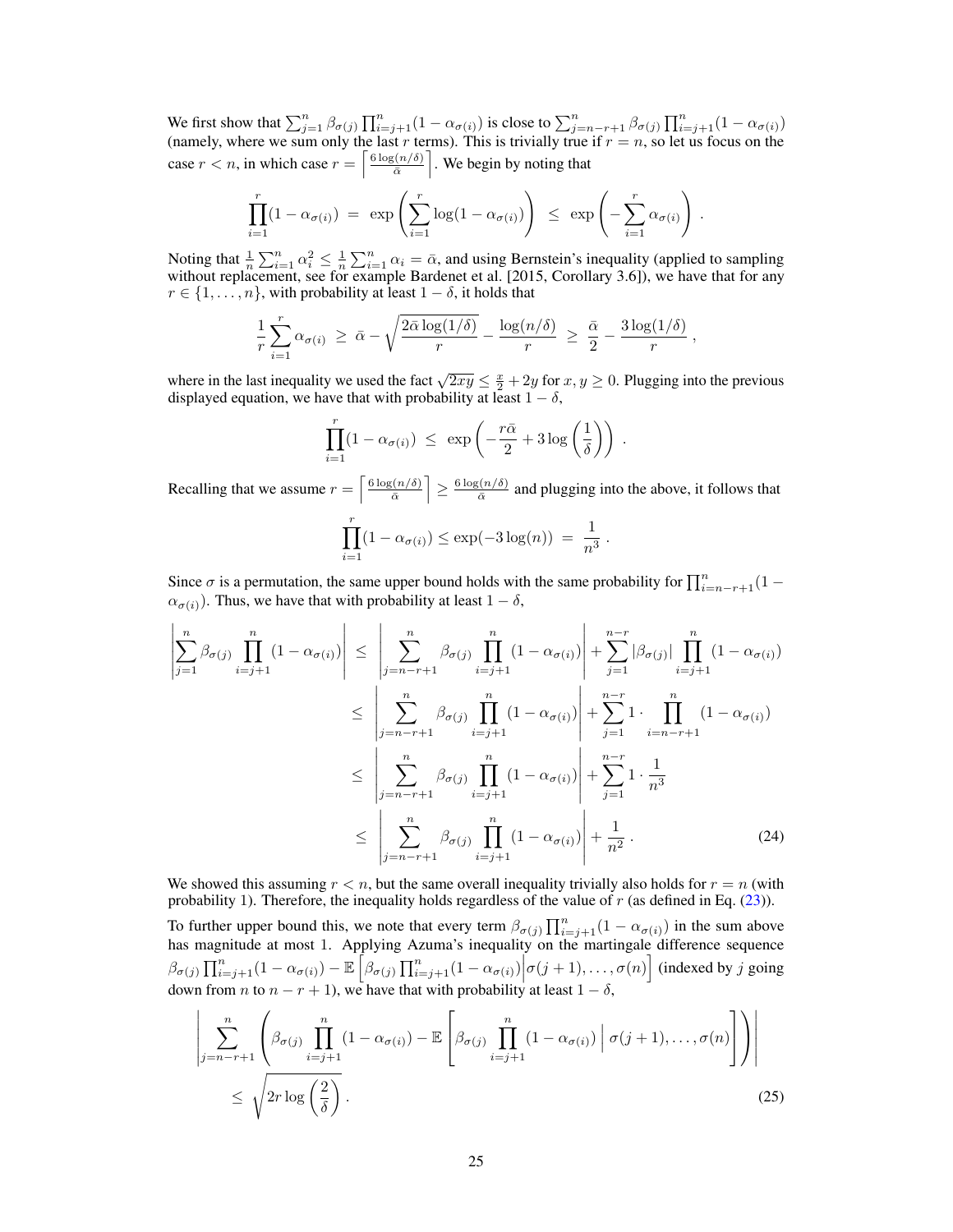Furthermore, since  $\sigma$  is a random permutation and  $\frac{1}{n} \sum_{i=1}^{n} \beta_i = 0$ , the following holds with probability at least  $1 - \delta$  simultaneously for all  $j \in \{1, \ldots, n\}$ , by the Hoeffding-Serfling bound and a union bound:

$$
\left| \mathbb{E} \left[ \beta_{\sigma(j)} \prod_{i=j+1}^{n} (1 - \alpha_{\sigma(i)}) \middle| \sigma(j+1), \dots, \sigma(n) \right] \right| = \left| \prod_{i=j+1}^{n} (1 - \alpha_{\sigma(i)}) \cdot \frac{1}{j} \sum_{i \in \{1, \dots, n\} \setminus \{\sigma(j+1), \dots, \sigma(n)\}} \beta_i \right|
$$
  

$$
\leq \left| \frac{1}{j} \sum_{i \in \{1, \dots, n\} \setminus \{\sigma(j+1), \dots, \sigma(n)\}} \beta_i \right|
$$
  

$$
\leq \sqrt{\frac{\log(2n/\delta)}{2j}}.
$$

Combining the above together with Eq. (24) and Eq. (25) (using a union bound), we get overall that with probability at least  $1 - 3\delta$ ,

$$
\left|\sum_{j=1}^n \beta_{\sigma(j)} \prod_{i=j+1}^n (1-\alpha_{\sigma(i)})\right| \leq \frac{1}{n^2} + \sqrt{2r \log\left(\frac{2}{\delta}\right)} + \sum_{j=n-r+1}^n \sqrt{\frac{\log(2n/\delta)}{2j}}.
$$

Noting<sup>8</sup> that  $\sum_{j=n-r+1}^{n} \sqrt{\frac{1}{j}} \leq 2$ √  $2r$ , plugging into the above and simplifying a bit, we get that with probability at least  $1 - 3\delta$ ,

$$
\left|\sum_{j=1}^n \beta_{\sigma(j)} \prod_{i=j+1}^n (1-\alpha_{\sigma(i)})\right| \leq 5\sqrt{r \cdot \log(2n/\delta)}.
$$

Squaring both sides, plugging in the definition of  $r$  and further simplifying a bit, we get that with probability at least  $1 - 3\delta$ ,

$$
\left(\sum_{j=1}^n \beta_{\sigma(j)} \prod_{i=j+1}^n (1 - \alpha_{\sigma(i)})\right)^2 \le c' \log^2\left(\frac{2n}{\delta}\right) \cdot \min\left\{n, \frac{1}{\bar{\alpha}}\right\}
$$

for some universal constant  $c' > 1$ . Combining this with Eq. (22) using a union bound, we have that with probability at least  $1 - 4\delta$ ,

$$
\left(\sum_{j=1}^n \beta_{\sigma(j)} \prod_{i=j+1}^n (1-\alpha_{\sigma(i)})\right)^2 \leq c' \cdot \log^2\left(\frac{2n}{\delta}\right) \cdot \min\left\{n, \frac{1}{\bar{\alpha}}, n^3 \bar{\alpha}^2\right\}.
$$

Finally, noting that  $\min\left\{n, \frac{1}{\alpha}, n^3\bar{\alpha}^2\right\} = \min\left\{\frac{1}{\alpha}, n^3\bar{\alpha}^2\right\}$ , and letting  $\delta' := 4\delta$ , we get that with probability at least  $1 - \delta'$ , the expression above is at most  $c_3 \log^2(8n/\delta') \min\left\{\frac{1}{\alpha}, n^3 \bar{\alpha}^2\right\}$  as required.

#### B.3 Remaining Technical Proofs

**Lemma 2.** Suppose  $\sigma_0, \ldots, \sigma_{n-1}$  is a permutation of  $\frac{n}{2}$  0's and  $\frac{n}{2}$  1's, and that  $\eta \leq \frac{1}{\lambda_{\max}n}$ . Then

$$
\prod_{i=0}^{n-1} (1 - \eta \lambda_{\max} \sigma_i) \geq 1 - \frac{\eta \lambda_{\max} n}{2} \geq \frac{1}{2}.
$$

*Proof.* The proof follows immediately from Bernoulli's inequality and the assumption  $\eta \le \frac{1}{\lambda_{\max} n}$ .

<sup>8</sup>To see this, note that if  $r \ge n/2$ , then  $\sum_{j=n-r+1}^{n} \sqrt{\frac{1}{j}} \le \sum_{j=1}^{n} \sqrt{\frac{1}{j}} \le 2\sqrt{n} \le 2\sqrt{2r}$ , and if  $r < n/2$ , then  $\sum_{j=n-r+1}^{n} \sqrt{\frac{1}{j}} \leq \frac{r}{\sqrt{n-r+1}} \leq \frac{r}{\sqrt{n-1/2+1}} \leq \frac{r}{\sqrt{n/2}} \leq \frac{r}{\sqrt{r}} = \sqrt{r}.$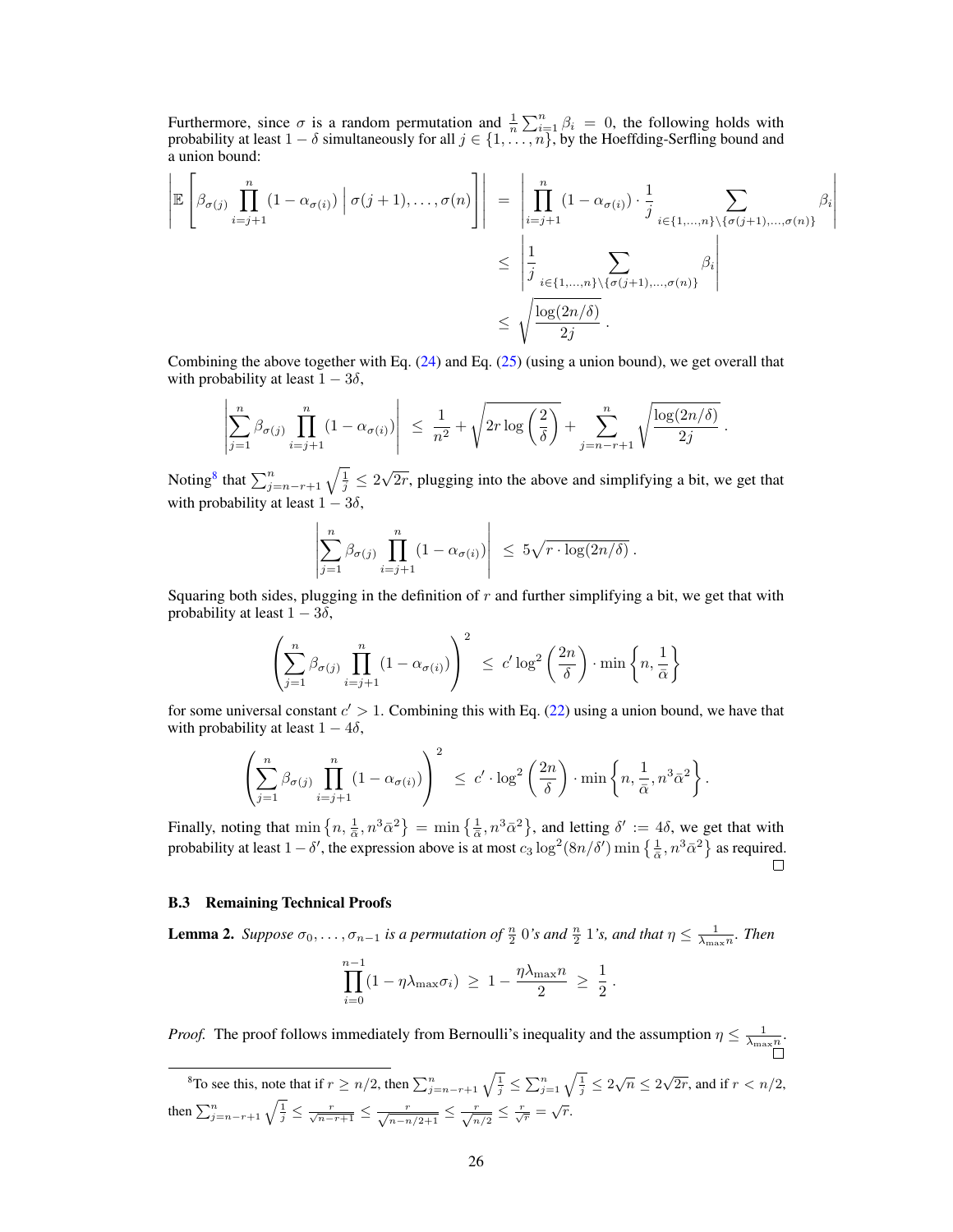**Lemma 3.** Suppose  $\sigma_0, \ldots, \sigma_{n-1}$  is a random permutation of  $\frac{n}{2}$  0's and  $\frac{n}{2}$  1's. Then for all  $m \in \{1, \ldots, n-1\}$ 

$$
\mathbb{E}_{\sigma}\left[\left(1-2\sigma_0\right)\prod_{i=1}^m\sigma_i\right] = \frac{1}{2}\binom{n/2-1}{m-1}\binom{n-1}{m}^{-1}.
$$

*Proof.* Compute

$$
\mathbb{E}\left[(1-2\sigma_{0})\prod_{i=1}^{m}\sigma_{i}\right] = \frac{1}{2}\mathbb{E}\left[\prod_{i=1}^{m}\sigma_{i}\Big|\sigma_{0}=0\right] - \frac{1}{2}\mathbb{E}\left[\prod_{i=1}^{m}\sigma_{i}\Big|\sigma_{0}=1\right]
$$
  
\n
$$
= \frac{1}{2}\Pr\left[\sigma_{1}=\ldots=\sigma_{m}=1\Big|\sigma_{0}=0\right] - \frac{1}{2}\Pr\left[\sigma_{1}=\ldots=\sigma_{m}=1\Big|\sigma_{0}=1\right]
$$
  
\n
$$
= \frac{1}{2}\left(\frac{n/2\cdot(n/2-1)\cdot\ldots(n/2-m+1)}{(n-1)\cdot(n-2)\cdot\ldots\cdot(n-m)}\right)
$$
  
\n
$$
- \frac{1}{2}\left(\frac{(n/2-1)\cdot(n/2-2)\cdot\ldots(n/2-m)}{(n-1)\cdot(n-2)\cdot\ldots(n/2-m+1)}\right)
$$
  
\n
$$
= \frac{1}{2}\left(\frac{(n/2-1)\cdot(n/2-2)\cdot\ldots(n/2-m+1)}{(n-1)\cdot(n-2)\cdot\ldots(n-m)}\right)m
$$
  
\n
$$
= \frac{1}{2}\cdot\frac{(n/2-1)!}{(n/2-m)!}\cdot\frac{(n-m-1)!}{(n-1)!}m
$$
  
\n
$$
= \frac{1}{2}\binom{n/2-1}{m-1}\binom{n-1}{m}^{-1}.
$$

**Lemma 4.** Suppose  $\sigma_0, \ldots, \sigma_{n-1}$  is a random permutation of  $\frac{n}{2}$  0's and  $\frac{n}{2}$  1's and  $\eta \leq \frac{1}{\lambda_{\max}n}$ . Then

$$
\mathbb{E}\left[\sum_{i=0}^{n-1} (1-2\sigma_i) \prod_{j=i+1}^{n-1} (1-\eta\lambda_{\max}\sigma_j)\right] \leq -\frac{1}{8}\eta\lambda_{\max}n.
$$

*Proof.* Denote  $Y_i \coloneqq (1 - 2\sigma_i) \left( \prod_{j=i+1}^{n-1} (1 - \eta \lambda_{\max} \sigma_j) \right)$ , we expand  $Y_i$  to obtain

$$
\mathbb{E}\left[Y_i\right] = \mathbb{E}\left[1 - 2\sigma_i\right] + \sum_{m=1}^{n-i} (-\eta \lambda_{\max})^m \mathbb{E}\left[\sum_{i+1 \le i_1, \dots, i_m \le n-1 \text{ distinct}} (1 - 2\sigma_i) \left(\prod_{l=1}^m \sigma_{i_l}\right)\right]
$$

$$
= \sum_{m=1}^{n-i-1} (-\eta \lambda_{\max})^m {n-i-1 \choose m} \mathbb{E}\left[(1 - 2\sigma_0) \prod_{l=1}^m \sigma_l\right]
$$

$$
= \frac{1}{2} \sum_{m=1}^{n-i-1} (-\eta \lambda_{\max})^m {n-i-1 \choose m} {n/2-1 \choose m-1} {n-1 \choose m},
$$

where the last equality is by Lemma 3. Denote the m-th summand by  $a_m$ , we bound the quotient of two subsequent terms in the above sum by using the assumption  $\eta \le \frac{1}{\lambda_{\max}n}$ , so we get for any  $m \ge 1$ 

$$
\left|\frac{a_{m+1}}{a_m}\right| \leq \eta \lambda_{\max} \frac{(n-2m)(n-m-i-1)}{2m(n-m-1)} \leq \frac{1}{2} \eta \lambda_{\max} n \leq \frac{1}{2},
$$

thus the above sum which alternates signs and begins with a negative term is upper bounded by

$$
\frac{1}{2}(a_1 + a_2) \leq \frac{1}{4}a_1 = -\frac{1}{4}\eta \lambda_{\max} \frac{n-i-1}{n-1},
$$